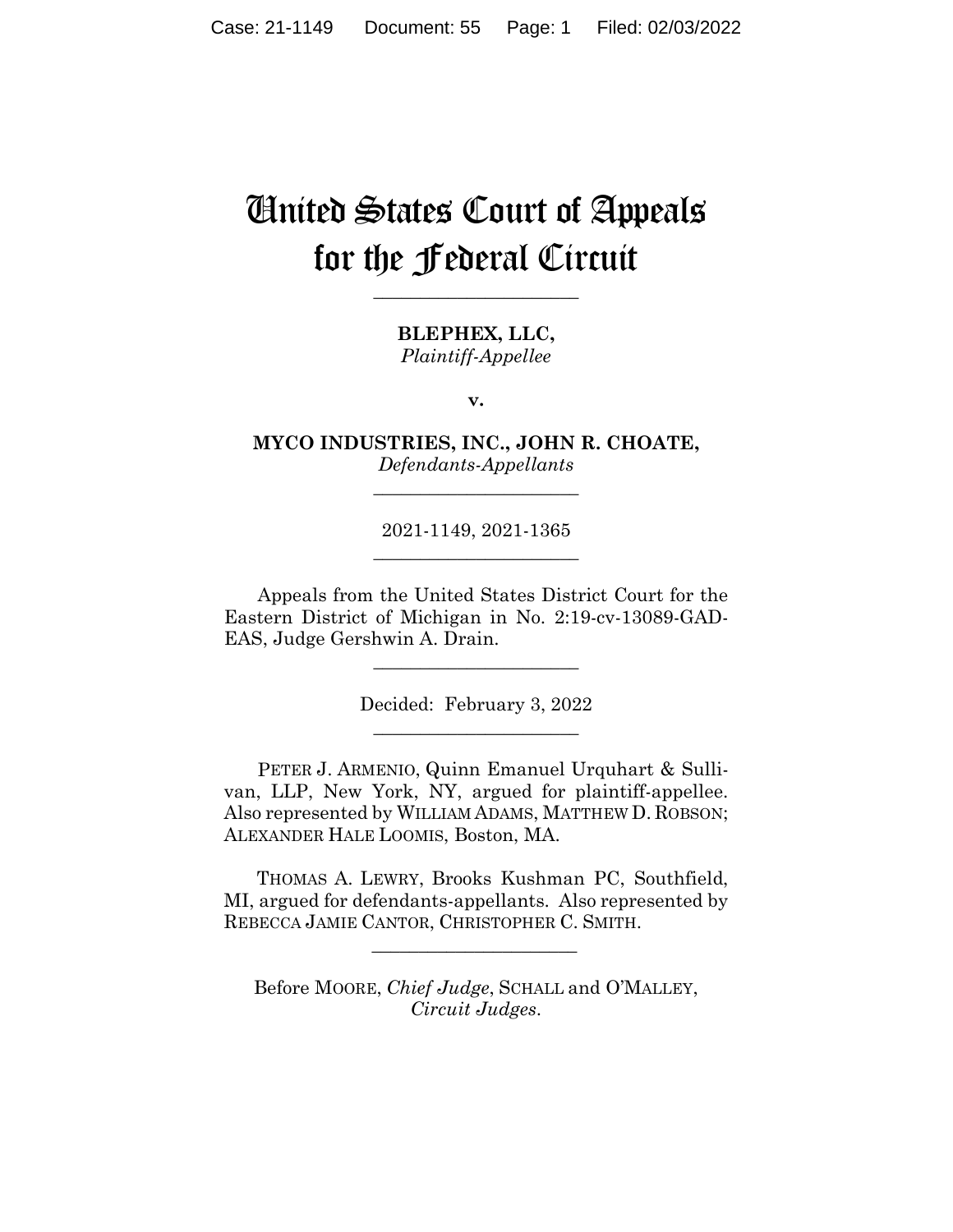## O'MALLEY, *Circuit Judge*.

In February 2019, Myco Industries, Inc. ("Myco") began marketing a product it called the AB Max at a trade show in New Orleans. The AB Max is a device for treating blepharitis.1 A month later, BlephEx, LLC ("BlephEx") filed an application that would become United States Patent Number 10,449,087 ("the '087 patent"). On October 22, 2019, the United States Patent and Trademark Office issued the '087 patent, entitled "Instrument for Treating an Ocular Disorder." The same day, BlephEx sued Myco and its chairman, John R. Choate, in the Eastern District of Michigan, alleging that the AB Max infringed claim 16 of the '087 patent.2 Soon thereafter, the district court granted a preliminary injunction enjoining Myco and those acting on its behalf from, *inter alia*, selling, distributing, or offering to sell or distribute the AB Max product. *See BlephEx, LLC v. Myco Indus., Inc.*, No. 2:19-CV-13089, 2020 WL 5951504 (E.D. Mich. Oct. 8, 2020) ("*Preliminary Injunction Decision*"); *BlephEx, LLC v. Myco Indus., Inc.*, No. 2:19-CV-13089, 2020 WL 7134932 (E.D. Mich. Nov. 25, 2020) ("*Reconsideration Decision*"). Myco appealed.

Because the district court did not abuse its discretion in granting the preliminary injunction, clearly err in its underlying factual findings, or abuse its discretion in setting the scope of the preliminary injunction, we affirm.

<sup>1</sup> Blepharitis is a chronic inflammatory disease of the eyelids and eyelid margins that causes a buildup of scurf or debris. *See* U.S. Patent No. 10,449,087 col. 1 ll. 24– 25.

<sup>2</sup> There is a history of enmity among the parties. While the parties spill a fair amount of ink on that history, we do not. It did not factor into the district court's judgment and is, thus, irrelevant to our conclusions.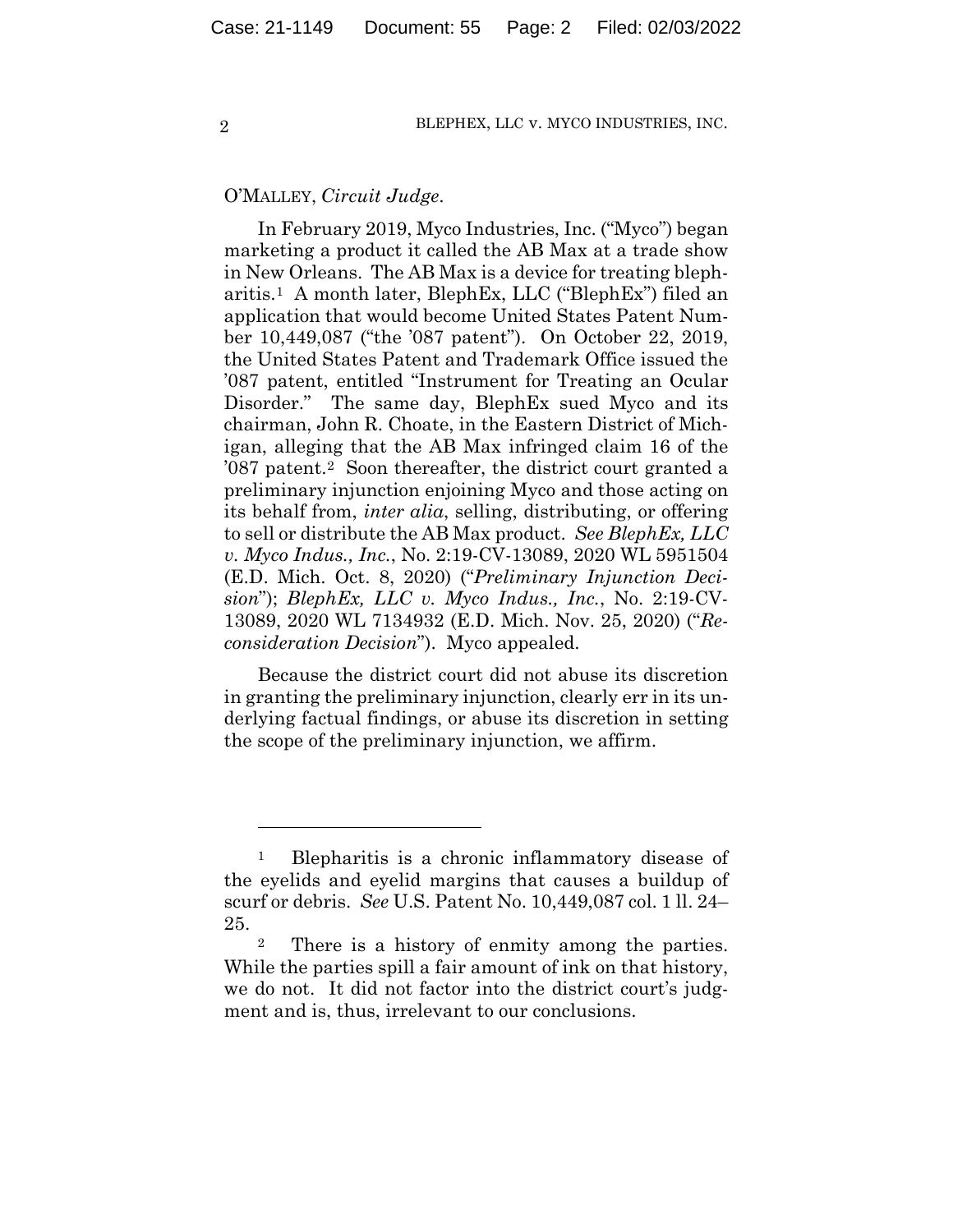## I. BACKGROUND

## A. The '087 Patent

The '087 patent discloses "[a]n instrument for removing debris from an eye during the treatment of an ocular disorder." '087 Patent Abstract. The claimed device may be used to treat blepharitis.

According to the '087 patent, treatment of blepharitis historically involved home treatment in which the patient would physically scrub the eyelid margin with a cotton swab, fingertip, or scrubbing pad to remove debris, oil, and scurf. '087 Patent col. 1 ll. 30–61. The '087 patent claims that "patients routinely fail to totally cleanse" the eyelid margin with this home treatment method. '087 Patent col. 2 ll. 12–14. To remedy this problem, the '087 patent discloses a swab attached to an electromechanical device for eye care professionals to use to clean patients' eyelid margins and eyelashes.

The '087 patent has 20 method claims. BlephEx asserted claim 16, and it was on that claim that BlephEx predicated its request for a preliminary injunction. Claim 16 recites:

16. A method of treating an eye for an ocular disorder with a swab operably connected to an electromechanical device, wherein the eye has an eyelid margin and includes a removable debris, the method comprising:

effecting movement of the swab relative to the electromechanical device, the swab having at least a portion thereof configured to access a portion of the eyelid margin; and

while the swab is being moved by the electromechanical device, contacting a portion of the eyelid margin that includes the removable debris with the swab thereby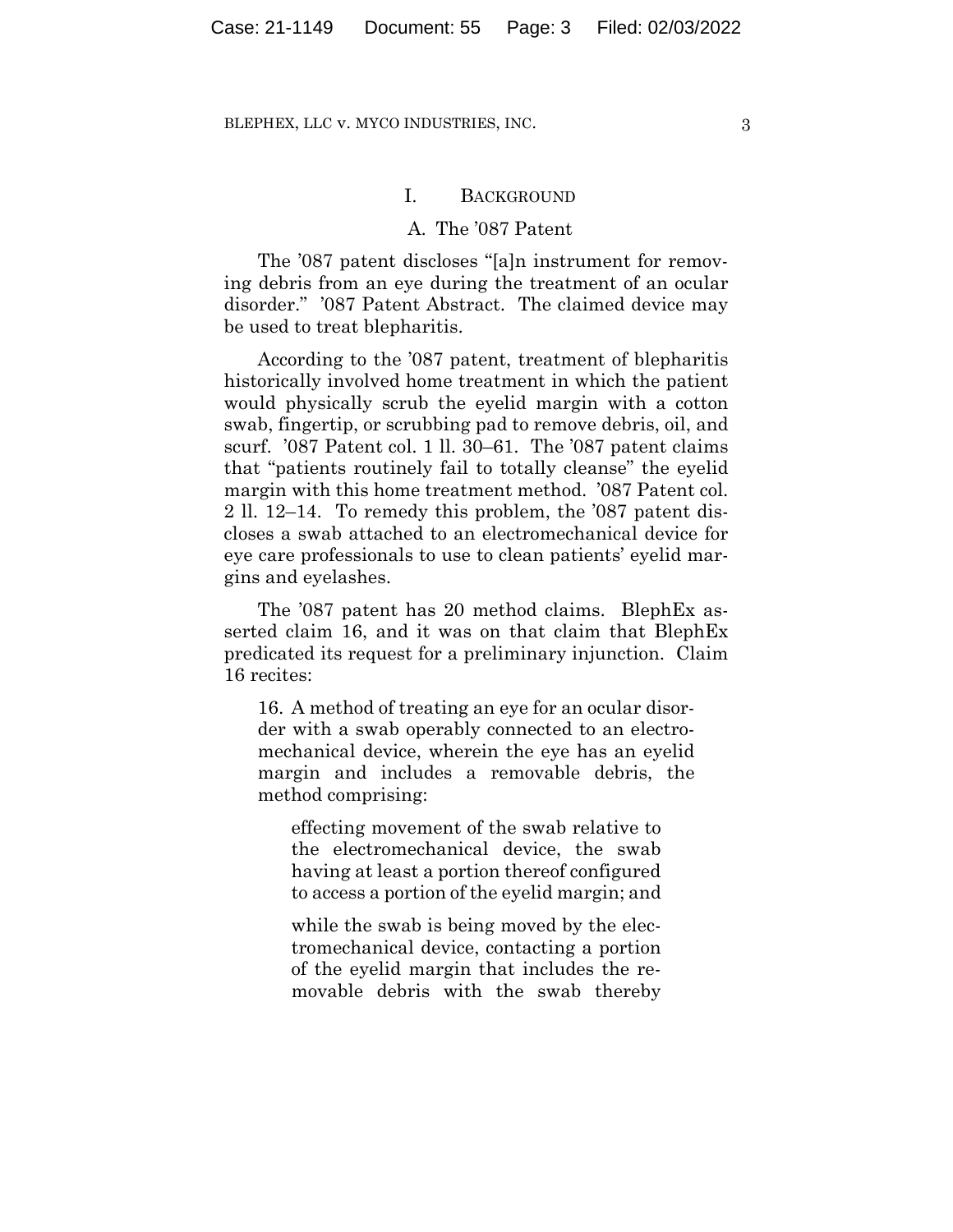impacting the debris with the swab to remove debris from the eye.

## B. The Preliminary Injunction

As noted, BlephEx sought a preliminary injunction. The district court found that all relevant factors weighed heavily in favor of a preliminary injunction and, thus, granted BlephEx's motion. The district court concluded that (1) BlephEx had a strong likelihood of success on the merits; (2) BlephEx would suffer irreparable harm in the absence of preliminary relief; (3) preliminary relief would not unduly harm others; and (4) an injunction would serve the public interest.

The likelihood of success on the merits factor is at issue in this appeal. The district court's finding that BlephEx established a strong likelihood of success had multiple prongs, moreover, and Myco challenges only one. Specifically, the district court first found that BlephEx established that it was likely to prove direct infringement by Myco. Myco does not appeal this finding. The district court also found that BlephEx was likely to prove that Myco and Mr. Choate induced and contributed to infringement of claim 16. Myco, again, does not appeal these findings. The conclusion Myco challenges is that Myco failed to demonstrate a substantial question of validity. The district court was unconvinced by Myco's argument that the '087 patent is likely invalid over U.S. Pat. Pub. No. 2013/0331768 ("Nichamin").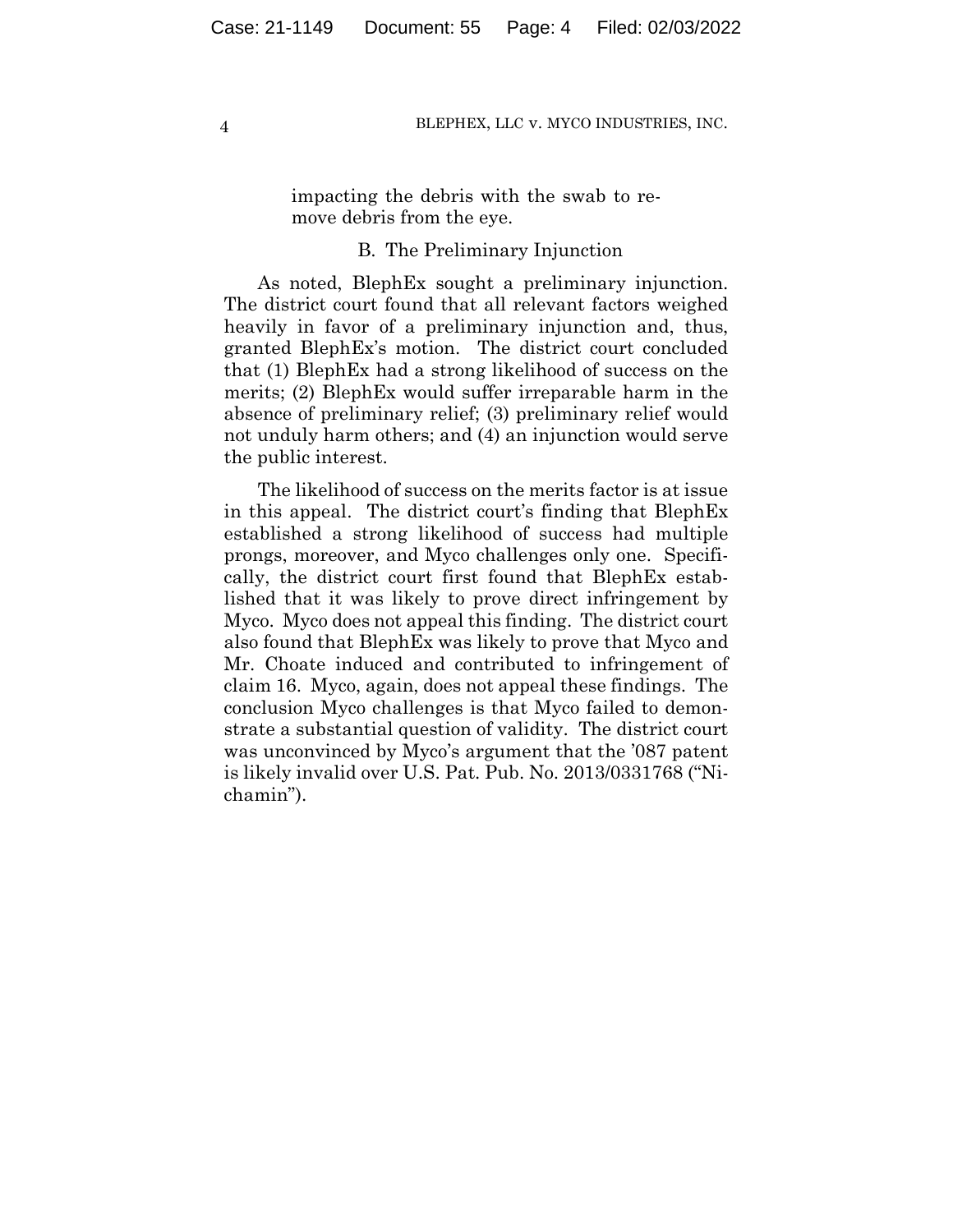Nichamin is a published patent application entitled "Eye Treatment." It describes a "novel combination of microdermabrasive along with a therapeutically effective amount of an isoprenoidal essential oil" useful for treatment or prevention of ocular disorders, diseases, or syndromes, such as blepharitis. J.A. 1446 (¶ 48). It also discloses "kits and methods for treating and preventing" various eye conditions and for cleaning healthy eyes. J.A. 1446 (¶ 50). Nichamin's Figure 2 shows a wand being used to remove debris from an eyelid margin:



**FIG. 2**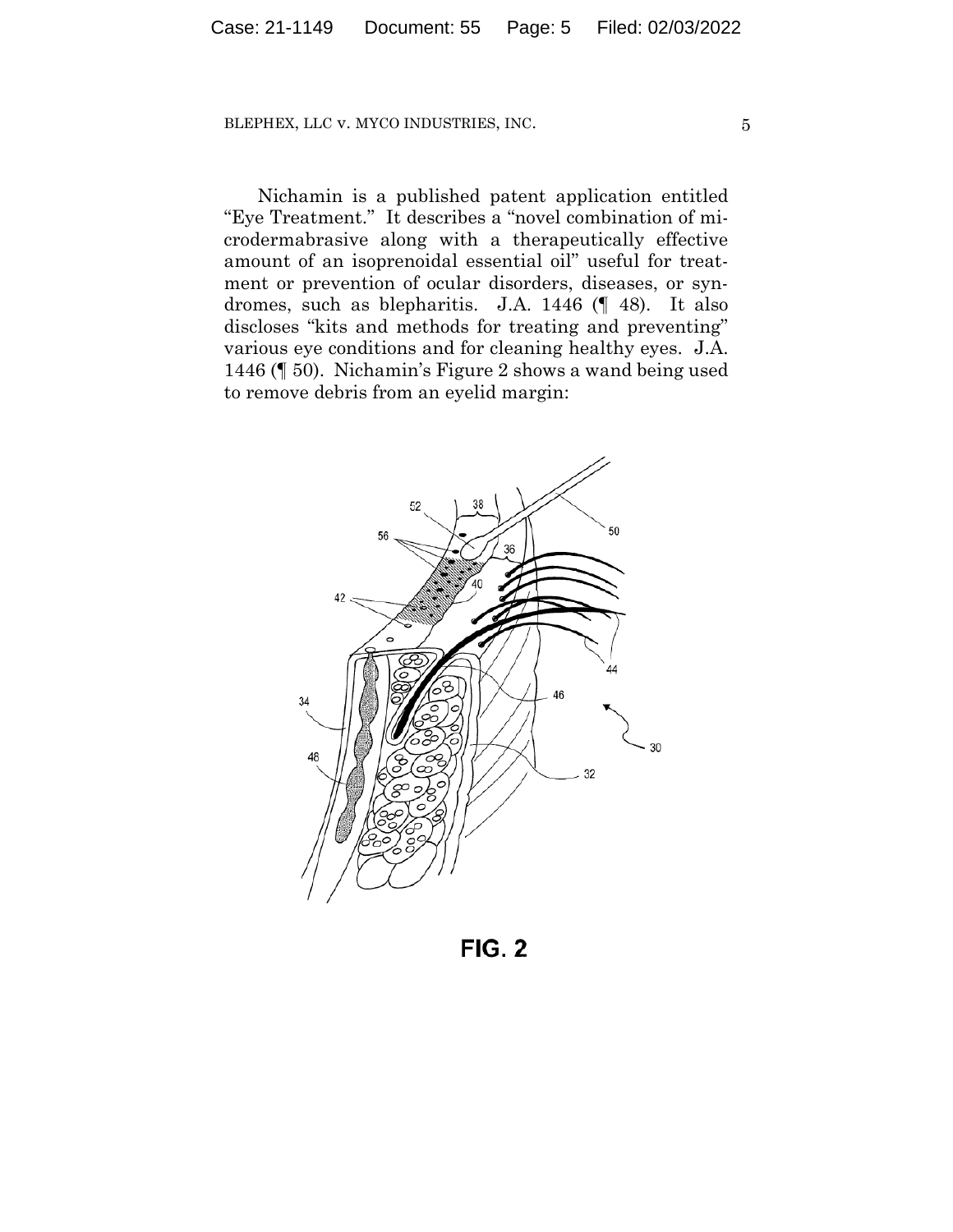J.A. 1446–47 (¶ 54); J.A. 1438. And Nichamin's Figure 3 depicts an electromechanical device used to apply the novel composition:



## J.A. 1448 (¶ 65); J.A. 1439.

Myco argued before the district court that these two figures show different perspectives of the same embodiment—an electromechanical device (depicted in Figure 3) equipped with a swab (depicted in Figure 2) used to contact the eyelid margin. The district court disagreed. It found that Nichamin's Figures 2 and 3 depict two *different* embodiments and that nothing in Nichamin suggested combining the two.

The district court thus found that Myco had not presented a substantial question of anticipation based on Nichamin. The court noted that a prior art reference must disclose all elements of a claim "arranged as in the claim" to anticipate. *Preliminary Injunction Decision*, 2020 WL 5951504, at \*6 (quoting *Finistar Corp. v. DirecTV Grp., Inc.*, 523 F.3d 1323, 1334–35 (Fed. Cir. 2008)). Because Nichamin does not disclose combining the applicator device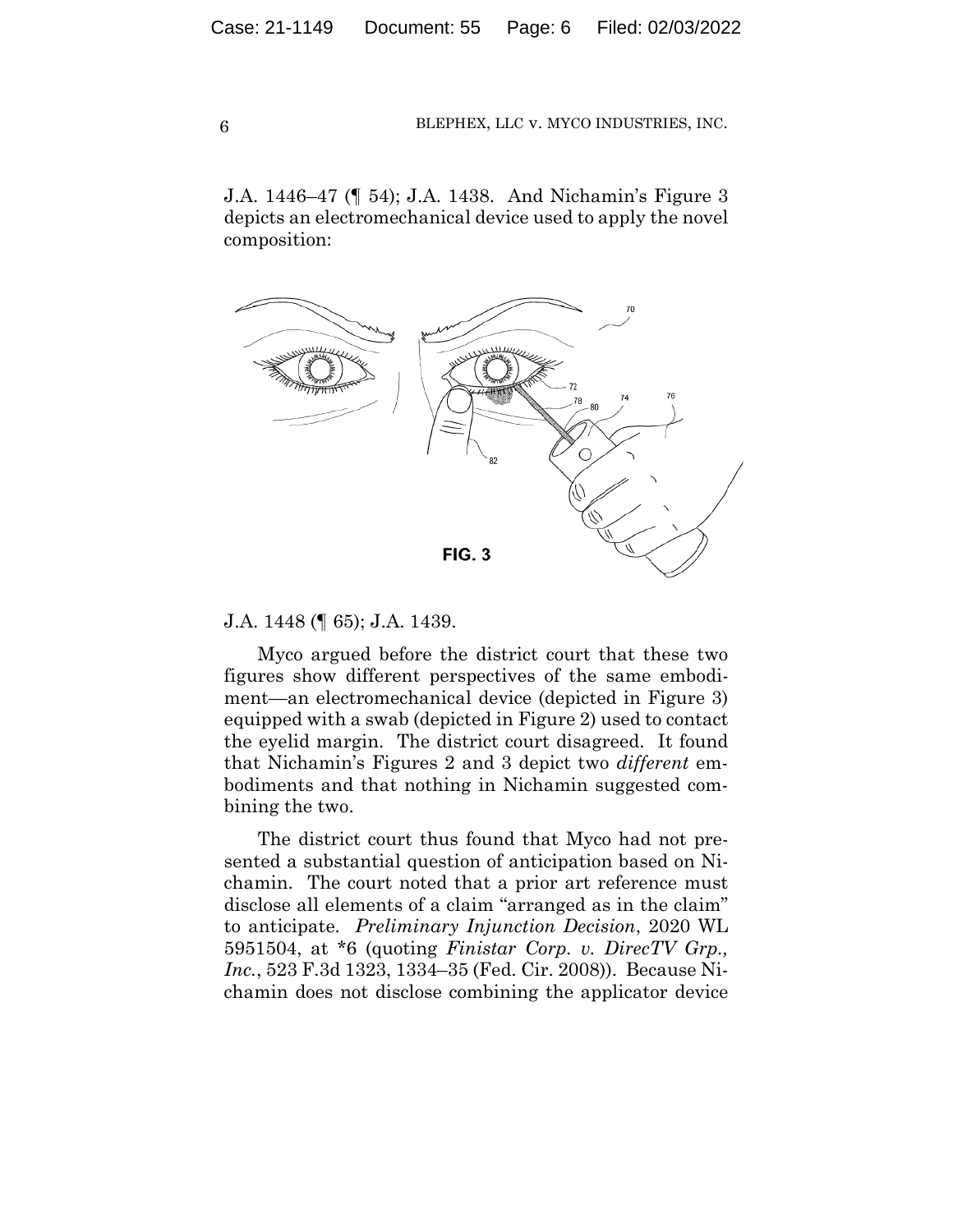of the embodiment depicted in Figure 3 with a swab, the district court found that Nichamin fails to disclose the limitation of a "swab [] being moved by the electromechanical device," and, thus, cannot anticipate claim 16. *Id.*

The district court also noted that Nichamin was considered during examination of the '087 patent application. It rejected Myco's argument that the examiner did not consider Nichamin because he did not substantively discuss it. *See Preliminary Injunction Decision*, 2020 WL 5951504, at \*6 (citing *Tinnus Enters., LLC v. Telebrands Corp.*, 733 F. App'x 1011, 1020 (Fed. Cir. 2018)) (noting that it is "presumed that public officials do their assigned jobs").

The district court then found that Myco's "obviousness argument is unsupported with any expert evidence demonstrating that it would have been obvious to one of ordinary skill in the art to attach a swab to the end of Nichamin's hand-held device." *Id.* It found that Myco also failed "to explain how one of ordinary skill in the art would have addressed the safety concerns of attaching a swab that is soaked in an abrasive to the Nichamin hand-held device." *Id.* Without more, the district court concluded, it could not find that Myco had raised a substantial question of obviousness.

Because it concluded that BlephEx established a strong likelihood of proving its infringement claim, and that Myco failed to present a substantial question of validity, the district court concluded that the likelihood of success factor favored entry of a preliminary injunction. After finding that the remaining three factors similarly militated in favor of granting a preliminary injunction, the district court granted BlephEx's motion. It later denied Myco's motion to reconsider.

The district court adopted BlephEx's proposed preliminary injunction language and enjoined Myco from "using, offering for sale, and/or selling in the United States any ABMax™ device, including any disposable swab designed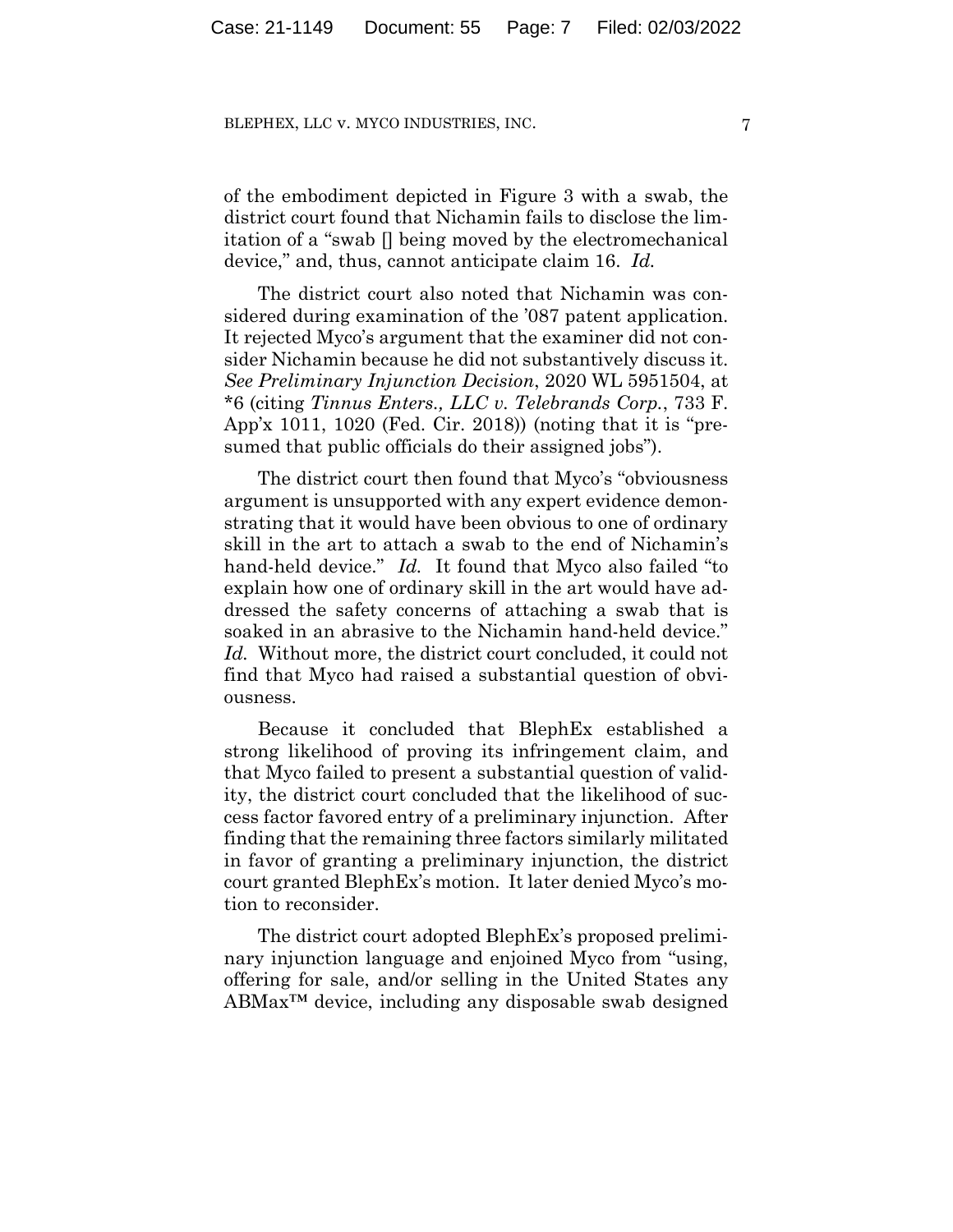to be used with any ABMax™ device." *Reconsideration Decisio*n, 2020 WL 7134932, at \*4.

The district court rejected Myco's argument that the preliminary injunction was overbroad because the AB Max has non-infringing uses. The district court found this argument both untimely and without merit. It found Myco's arguments and evidence presenting only hypothetical noninfringing uses were outweighed by evidence that the only actual use of the AB Max was to treat anterior blepharitis—a use that the district court found would likely infringe claim 16. The district court thus concluded that its injunction was not overbroad.

Myco appealed. We have jurisdiction under 28 U.S.C.  $§ 1292(c)(1).$ 

# II. DISCUSSION

Myco makes three arguments on appeal. First, it argues that it presented a substantial question as to the validity of claim 16 of the '087 patent on both anticipation and obviousness grounds. Second, it argues that the preliminary injunction improperly upset the status quo. Third, it argues that the preliminary injunction is overbroad. We address each argument in turn.

## A. Substantial Question of Validity

Myco argues that we should vacate the injunction because claim 16 of the '087 patent is vulnerable to an invalidity challenge based on Nichamin. Myco first argues that it presented a substantial question of anticipation based on Nichamin Figures 2 and 3, which it asserts depict only one embodiment. It then argues that, even if Figures 2 and 3 depict different embodiments, a skilled artisan would combine those embodiments to anticipate claim 16 because the "applicator" depicted in Figure 3 can be a swab. Myco further argues that the district court improperly deferred to the patent examiner's allowance of the '087 patent over Nichamin. Finally, Myco argues that, even if it has not shown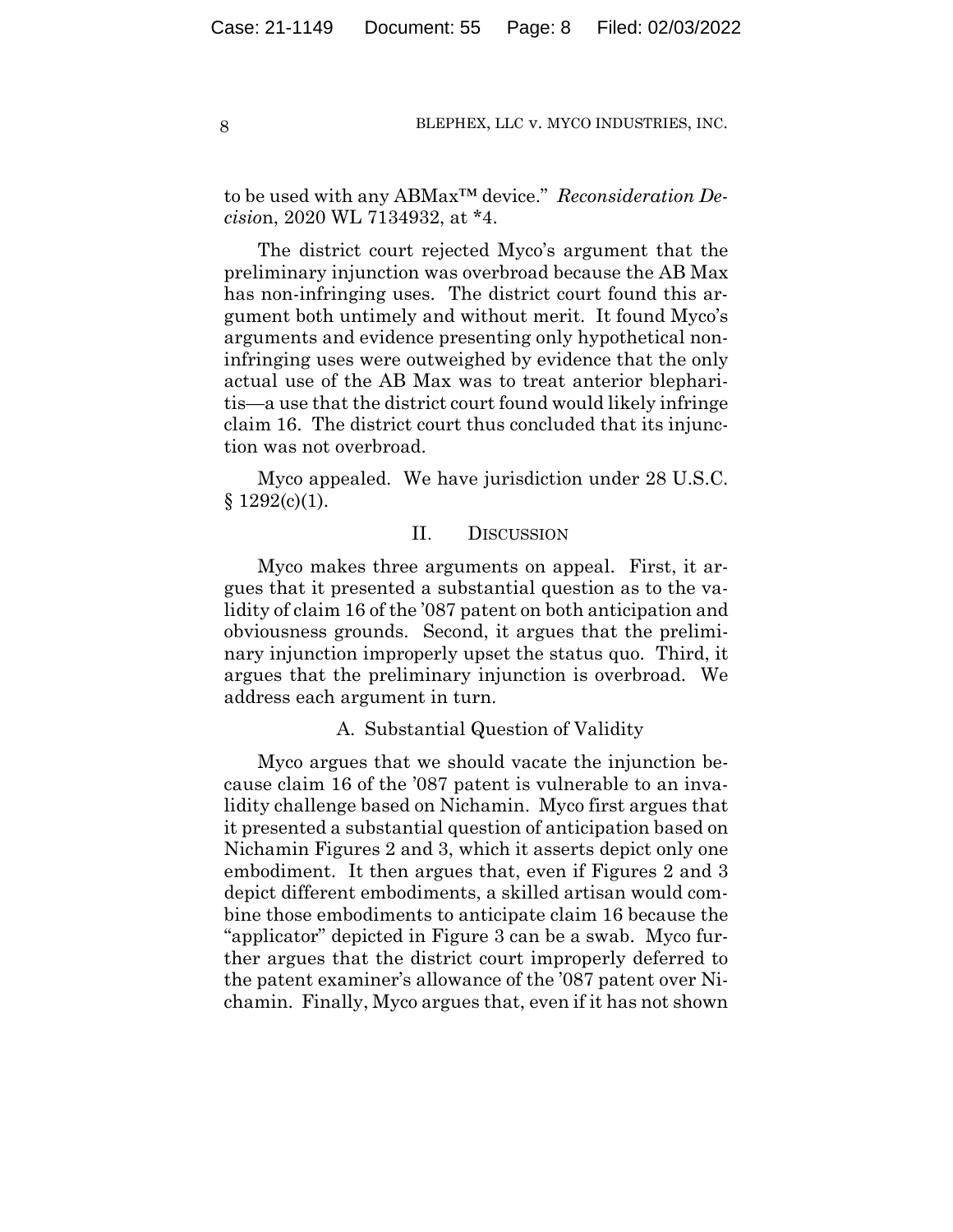a substantial question of anticipation, "it is a small step to obviousness"—that "it would have been common sense, and therefore obvious, to use a swab with Nichamin's Figure 3 device." Appellant's Br. 40–41. We do not find Myco's arguments persuasive. We address Myco's anticipation and obviousness arguments below. But, first, we address the burdens of proof in the preliminary injunction inquiry and the standard of review we apply to the district court's finding that Myco failed to raise a substantial question of validity.

## 1. Burdens of Proof

A party may obtain a preliminary injunction by showing that (1) it is "likely to succeed on the merits," (2) it is "likely to suffer irreparable harm in the absence of preliminary relief," (3) the "balance of equities tips in [its] favor," and (4) "an injunction is in the public interest." *Winter v. Nat. Res. Def. Council, Inc.*, 555 U.S. 7, 20 (2008). The burden is always on the movant to show that it is likely to succeed on the merits. And in the context of a patent infringement suit, "[a] patent holder seeking a preliminary injunction bears the burden of establishing a likelihood of success on the merits with respect to the patent's validity." *Entegris, Inc. v. Pall Corp.*, 490 F.3d 1340, 1351 (Fed. Cir. 2007) (citing *Helifix Ltd. v. Blok-Lok, Ltd.*, 208 F.3d 1339, 1351 (Fed. Cir. 2000)). Absent an invalidity defense, "the very existence of the patent with its concomitant presumption of validity satisfies the patentee's burden of showing a likelihood of success on the validity issue." *Titan Tire Corp. v. Case New Holland, Inc.*, 566 F.3d 1372, 1377 (Fed. Cir. 2009) (citations omitted). But if the accused infringer presents a substantial question of validity, "i.e., asserts an invalidity defense that the patentee cannot prove 'lacks substantial merit,' the preliminary injunction should not issue." *Entegris*, 490 F.3d at 1351 (quoting *Genentech, Inc. v. Novo Nordisk*, 108 F.3d 1361, 1364 (Fed. Cir. 1997)).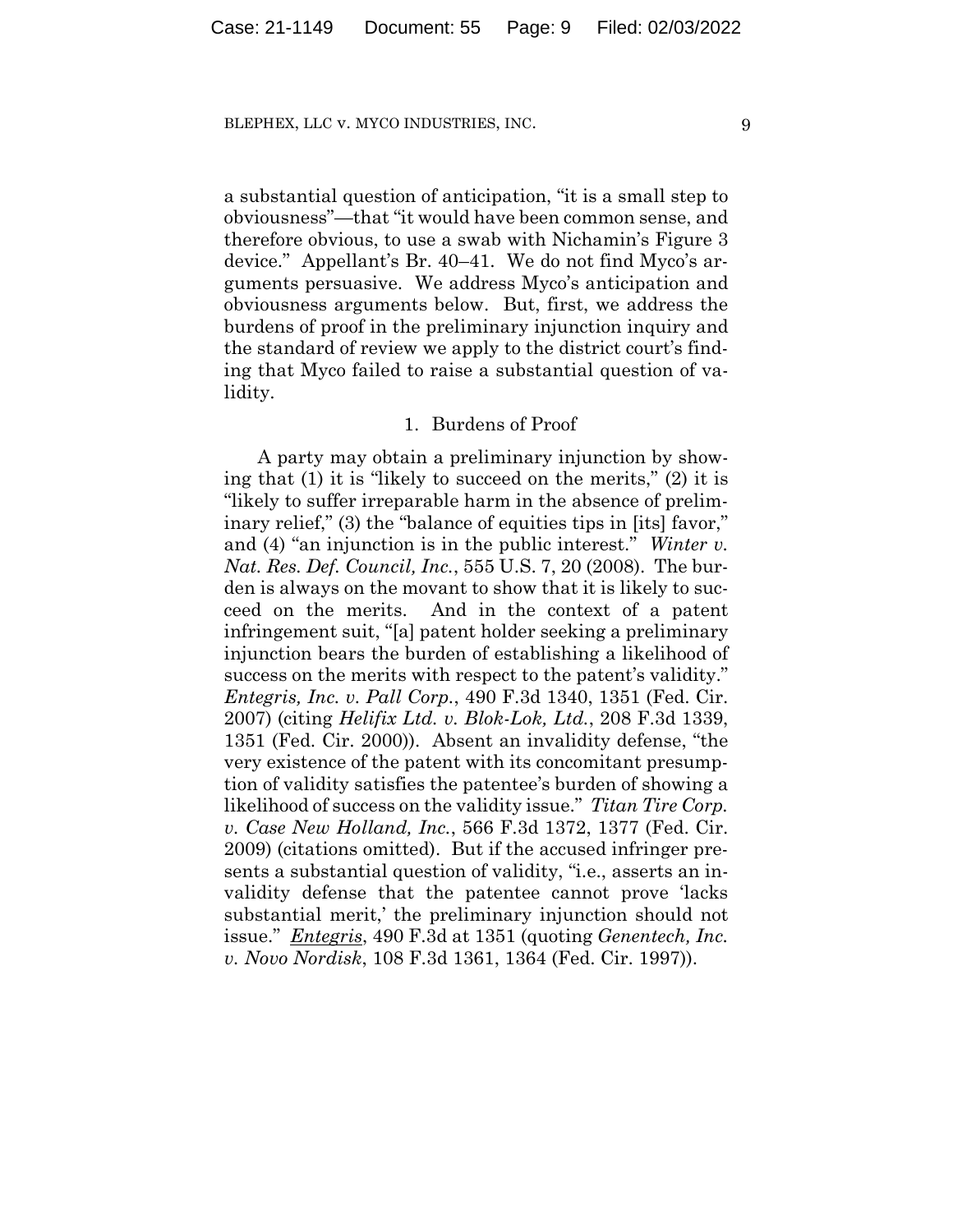To show invalidity at trial, Myco will have "the ultimate burden of persuasion to prove invalidity by clear and convincing evidence, as well as the initial burden of going forward with evidence to support its invalidity allegation." *Titan Tire*, 566 F.3d at 1376 (citing *Tech. Licensing Corp. v. Videotek, Inc.*, 545 F.3d 1316, 1327 (Fed. Cir. 2008)). At the preliminary injunction stage, however, those burdens are "tailored to fit the preliminary injunction context." *Id.* at 1377. If an alleged infringer attacks the validity of a patent at the preliminary injunction stage, as Myco has, it bears the initial burden "to come forward with evidence of invalidity," just as it would at trial. *Id.* If the alleged infringer comes forward with such evidence, the district court should then consider "the evidence on both sides of the validity issue" to determine if the alleged infringer has raised a substantial question of validity. *Id.* at 1379 (citations omitted).

Myco need not, to defeat a preliminary injunction, prove invalidity by clear and convincing evidence, as it must to succeed at trial. *Id.* (citing *Amazon.com, Inc. v. Barnesandnoble.com, Inc.*, 239 F.3d 1343, 1358 (Fed. Cir. 2001)). It need only present evidence showing that there is a substantial question of validity despite the presumption of patent validity and BlephEx's arguments in favor of validity, such that BlephEx's likelihood of success is in question. *Titan Tire*, 566 F.3d at 1377–79. Again, the ultimate burden is on BlephEx to show that it is likely to succeed on the merits to obtain the extraordinary remedy of a preliminary injunction, including "on the validity issue." *Titan*, 566 F.3d at 1377. But the initial burden is on Myco to produce some evidence to raise a substantial question of validity. *Id.* at 1377. To fulfill that burden, Myco need only "assert[] a defense that [BlephEx] cannot show 'lacks substantial merit.'" *See Genentech*, 108 F.3d at 1364.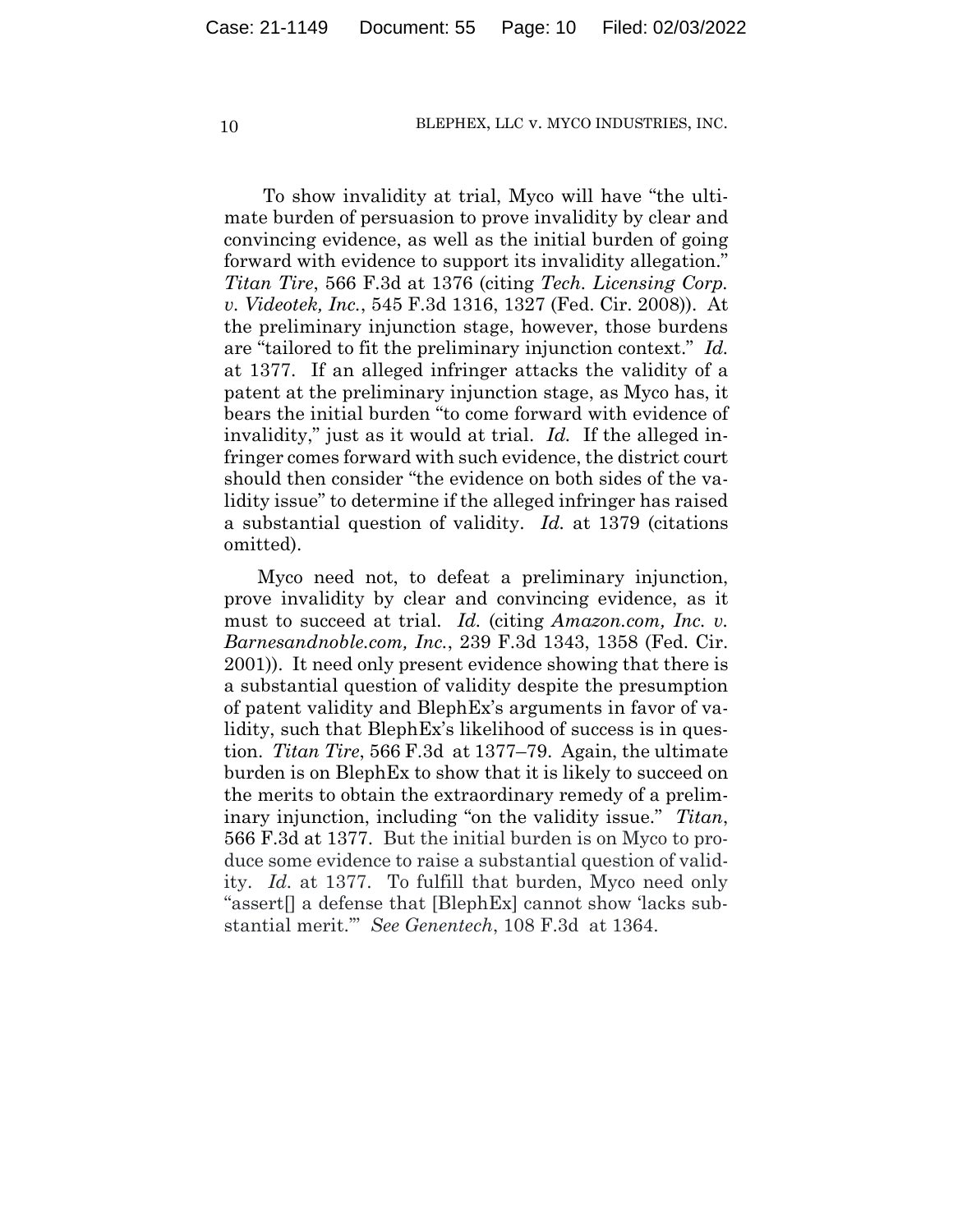## 2. Standard of Review

We review a district court's grant of a preliminary injunction under the law of the regional circuit, in this case, the Sixth Circuit. *See Macom Tech. Sols. Holdings, Inc. v. Infineon Techs. AG*, 881 F.3d 1323, 1328 (Fed. Cir. 2018). The Sixth Circuit reviews a district court's decision to issue a preliminary injunction under the "highly deferential" abuse of discretion standard. *DV Diamond Club of Flint, LLC v. Small Bus. Admin.*, 960 F.3d 743, 746 (6th Cir. 2020) (quoting *Certified Restoration Dry Cleaning Network, L.L.C. v. Tenke Corp.*, 511 F.3d 535, 541 (6th Cir. 2007)). The Sixth Circuit will reverse a district court's grant of a preliminary injunction "only if the district court 'relied upon clearly erroneous findings of fact, improperly applied the governing law, or used an erroneous legal standard.'" *Id.* (quoting *S. Glazer's Distrib. of Ohio, LLC v. Great Lakes Brewing Co.*, 860 F.3d 844, 849 (6th Cir. 2017)).

Myco incorrectly asserts that we should review whether it presented a substantial question of patent validity *de novo*. That is not the case. Although we review a district court's grant of a preliminary injunction under the law of the regional circuit, "we give dominant effect to Federal Circuit precedent insofar as it reflects considerations specific to patent issues." *See Macom Tech.*, 881 F.3d at 1328 (quoting *Mikohn Gaming Corp. v. Acres Gaming, Inc.*, 165 F.3d 891, 894 (Fed. Cir. 1998)). Whether a patentee has shown a likelihood of success on the merits is one such area where we apply our own law, as it is a question specific to patent law. *See Revision Mil., Inc. v. Balboa Mfg. Co.*, 700 F.3d 524, 526 (Fed. Cir. 2012). In the context of a preliminary injunction, we review the question of whether a movant has shown a likelihood of success in showing patent validity for abuse of discretion. *Titan Tire*, 566 F.3d at 1384 ("[W]e cannot say the trial court abused its discretion in concluding that Titan was unlikely to withstand Case's challenge to the validity of the '862 patent on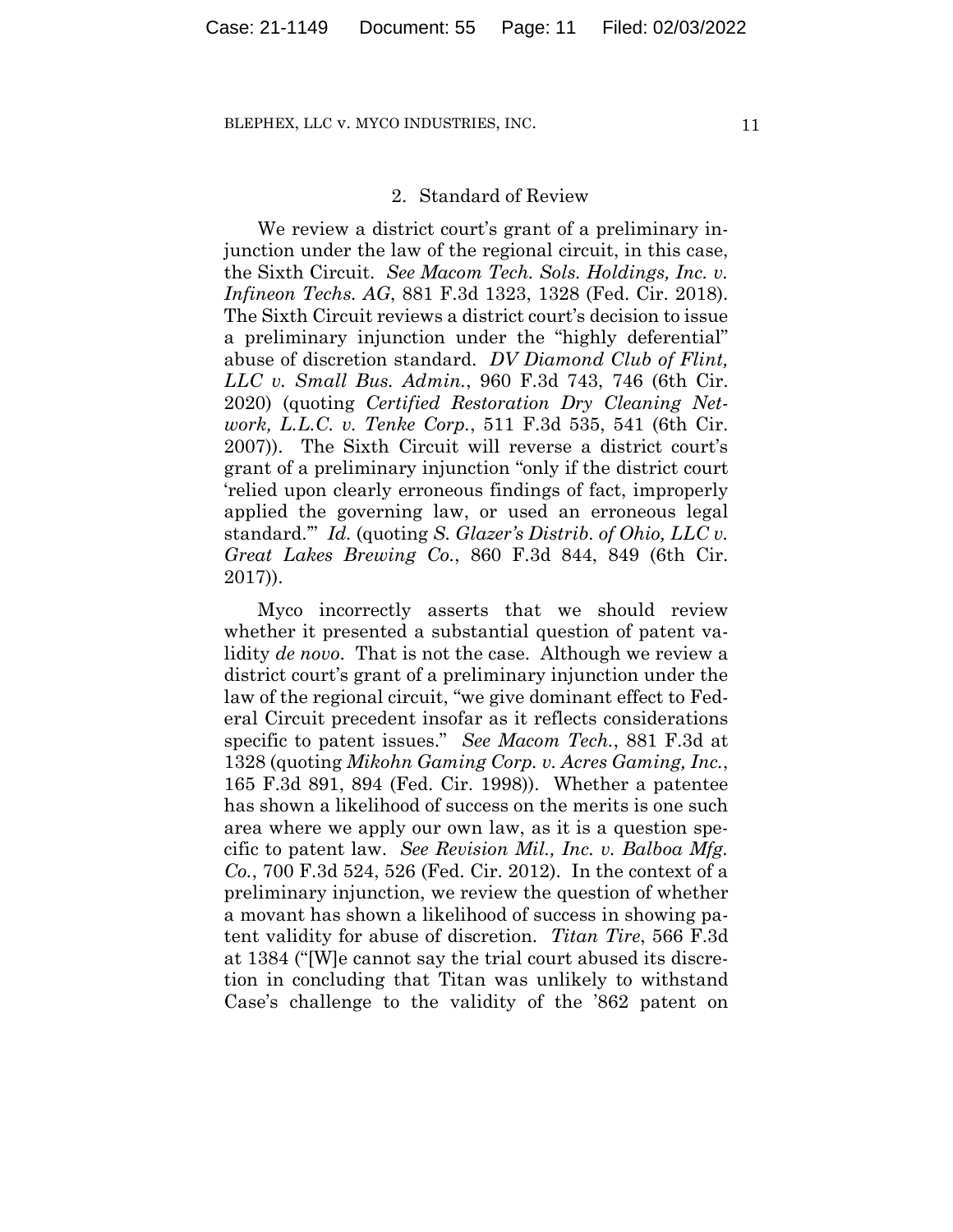obviousness grounds."). We review the underlying issue of whether the patent challenger's asserted prior art raises a substantial question of validity, a factual issue, for clear error. *Amazon.com*, 239 F.3d at 1358 ("We review the district court's assessment of prior art references for clear error.").

## 3. Anticipation

Myco's primary anticipation argument is premised on its assertion that Nichamin's Figures 2 and 3 depict the same embodiment—an electromechanical device with a swab. We conclude that the district court did not clearly err when it concluded that Figures 2 and 3 depict separate embodiments.

Figure 2 shows a wand contacting a portion of the eyelid margin. J.A. 1446 (¶ 54). Figure 3 shows a hand-held device with an applicator—which Myco admits is not a swab3—used to chafe the eyelid margin. J.A. 1448 (¶ 65). Because neither figure shows "a swab operably connected to an electromechanical device" where the swab contacts a portion of the eyelid margin as required by claim 16, Myco's argument that Figures 2 and 3 depict the same anticipating embodiment fails to raise a substantial question of validity. "[I]t is not enough that the prior art reference... includes multiple, distinct teachings that the artisan might somehow combine to achieve the claimed invention" to show anticipation. *Net MoneyIN, Inc. v. VeriSign, Inc.*, 545 F.3d 1359, 1371 (Fed. Cir. 2008) (citing *In re Arkley*, 455 F.2d 586, 587 (C.C.P.A. 1972)).

For the first time in its reply brief, Myco argues that, under our precedent in *Blue Calypso, LLC v. Groupon, Inc.*, 815 F.3d 1331 (Fed. Cir. 2016), a prior art reference that

<sup>3</sup> *See* Oral Arg. at 5:45–6:00, available at https://oralarguments.cafc.uscourts.gov/dfault.aspx?fl=21- 1149\_06092021.mp3.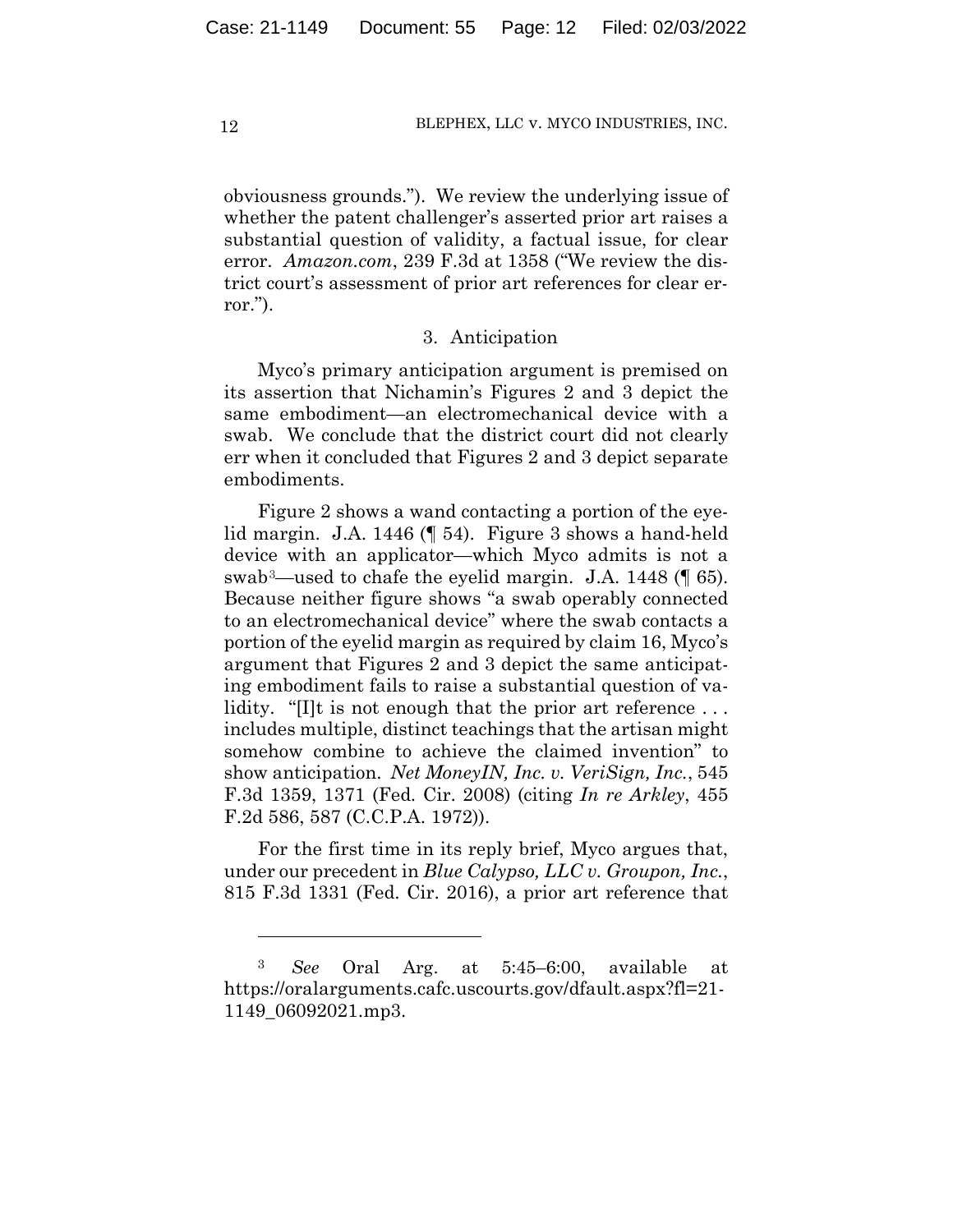lacks "an express discussion of the actual combination" "may still anticipate if that reference teaches that the disclosed components or functionalities may be combined and one of skill in the art would be able to implement the combination." *Id.* at 1344 (citing *Kennametal, Inc. v. Ingersoll Cutting Tool Co.*, 780 F.3d 1376, 1383 (Fed. Cir. 2015)). As this argument was not presented to the district court, Myco has failed to preserve it. Even if we were to consider it, moreover, we would be unpersuaded.

Myco argues that the level of skill in the relevant art is extremely high, agreeing with BlephEx that "an ordinary artisan 'would have highly advanced skill—at least a doctorate degree (a Doctor of Medicine (MD) or Doctor of Optometry (DO) degree) with at least two to five years of experience treating eyelid margin disease including blepharitis." Appellant's Reply Br. 13–14. Myco argues that the "highly skilled ordinary artisan here would 'at once envisage' the claimed combination from Nichamin's teachings." Appellant's Reply Br. 11 (quoting *Chamberlain Grp., Inc. v. Techtronic Indus. Co.*, 935 F.3d 1341, 1350 (Fed. Cir. 2019)). But Myco offers nothing other than attorney argument as to what the highly skilled artisan would do. Although Myco need not present the kind of evidence that would be required at trial, a substantial question of validity cannot be manufactured through mere supposition about what an artisan with highly advanced skill in the medical field might do.

Myco next argues that the "applicator" of Nichamin's Figure 3 can be a swab. Appellant's Br. 33. None of Myco's arguments are convincing. Myco first points us to Figure 3 for this contention. But, as explained above, the district court did not clearly err in finding that Figure 3 merely depicts a hand-held device dispensing a mixture from an applicator; it does not depict a swab. J.A. 1448 (¶ 65).

Myco next points to Nichamin's paragraph 66, which explains that a composition "may be dispensed in any way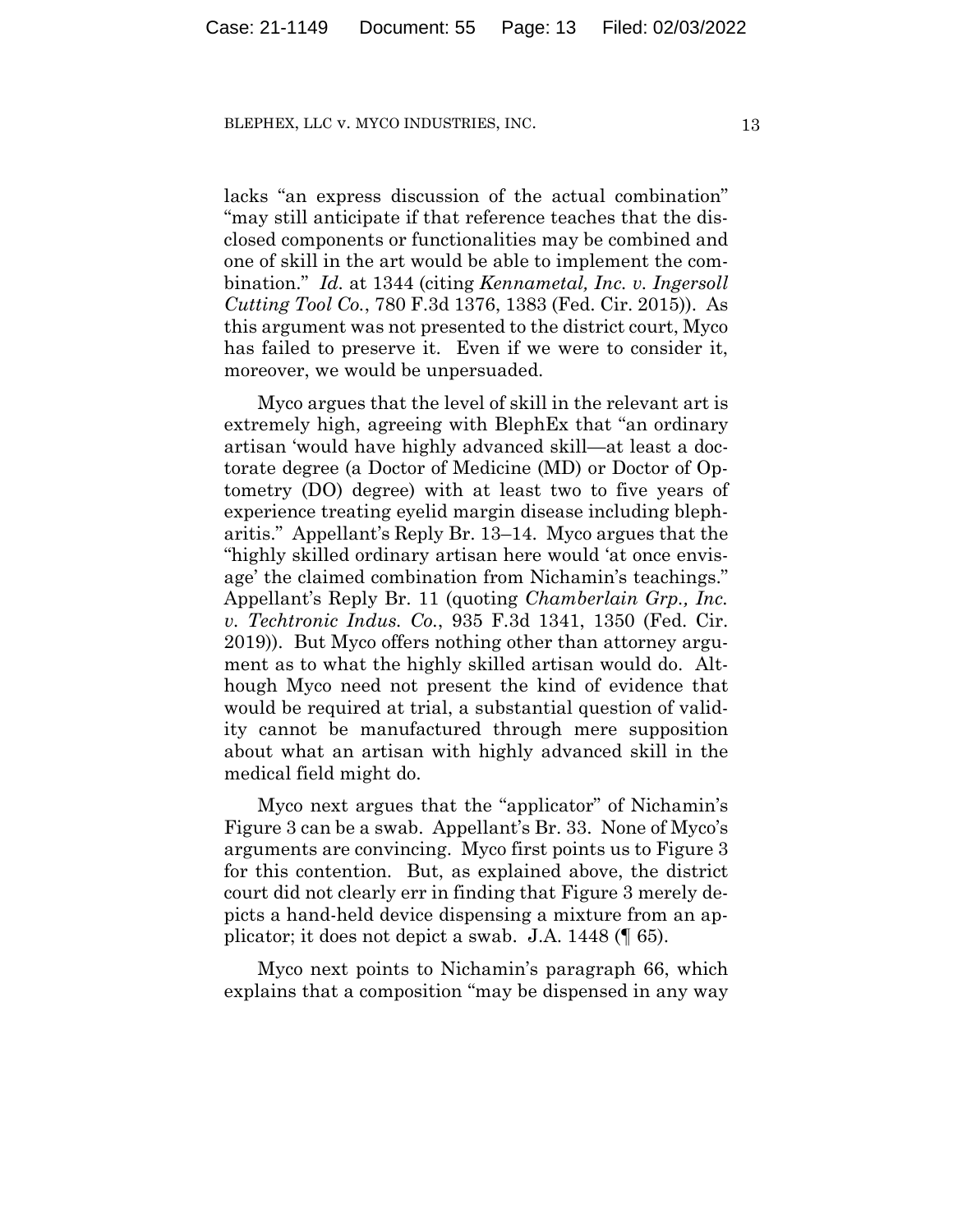(e.g., from an applicator/device/wand . . .)" and "may be dispensed to any appropriate material, such as an applicator/device/wand" or "directly to a tissue, such as an eye area tissue, from a dispenser." J.A. 1448 (¶ 66). But nowhere in paragraph 66 does it say that the "applicator/device/wand" used to dispense the composition is a swab connected to an electromechanical device used to contact the eyelid margin. It is not enough for anticipation purposes to say that an "applicator/device/wand" may dispense a composition "directly to . . . an eye area tissue, from a dispenser" where the claims require a swab connected to an electromechanical device used to contact the eyelid margin.

Myco goes on to cite paragraph 75, which states that, "[i]n other embodiments, the composition may be applied to the eyelid and/or eyelash using part of the body, such as a knuckle or finger, or a material (e.g., a pad, sponge, brush, sponge [sic], or swab containing an applicator such as cotton, polyester, rayon, or other material)." J.A. 1448 (¶ 75). According to Myco, paragraph 75 discloses using a swab with the electromechanical device embodiment depicted in Figure 3. But, as the district court found, paragraph 75 expressly refers to "other embodiments," indicating that paragraph 75 describes options for embodiments *other than* that depicted in Figure 3—the only embodiment that includes an electromechanical device. J.A. 1448; *Reconsideration Decision*, 2020 WL 7134932, at \*2. We also are not persuaded by Myco's reference to Nichamin's paragraphs 79 and 87. Paragraph 79 states that "[a]ny of these methods of applying the compound may be combined with any other method." J.A. 1448 (¶ 79). Paragraph 87 provides that "it is contemplated that any optional feature of the inventive variations described may be set forth and claimed independently, or in combination with any one or more of the features described herein." J.A. 1449 (¶ 87). These generic statements do not establish that one of skill in the art would "at once envisage" the specific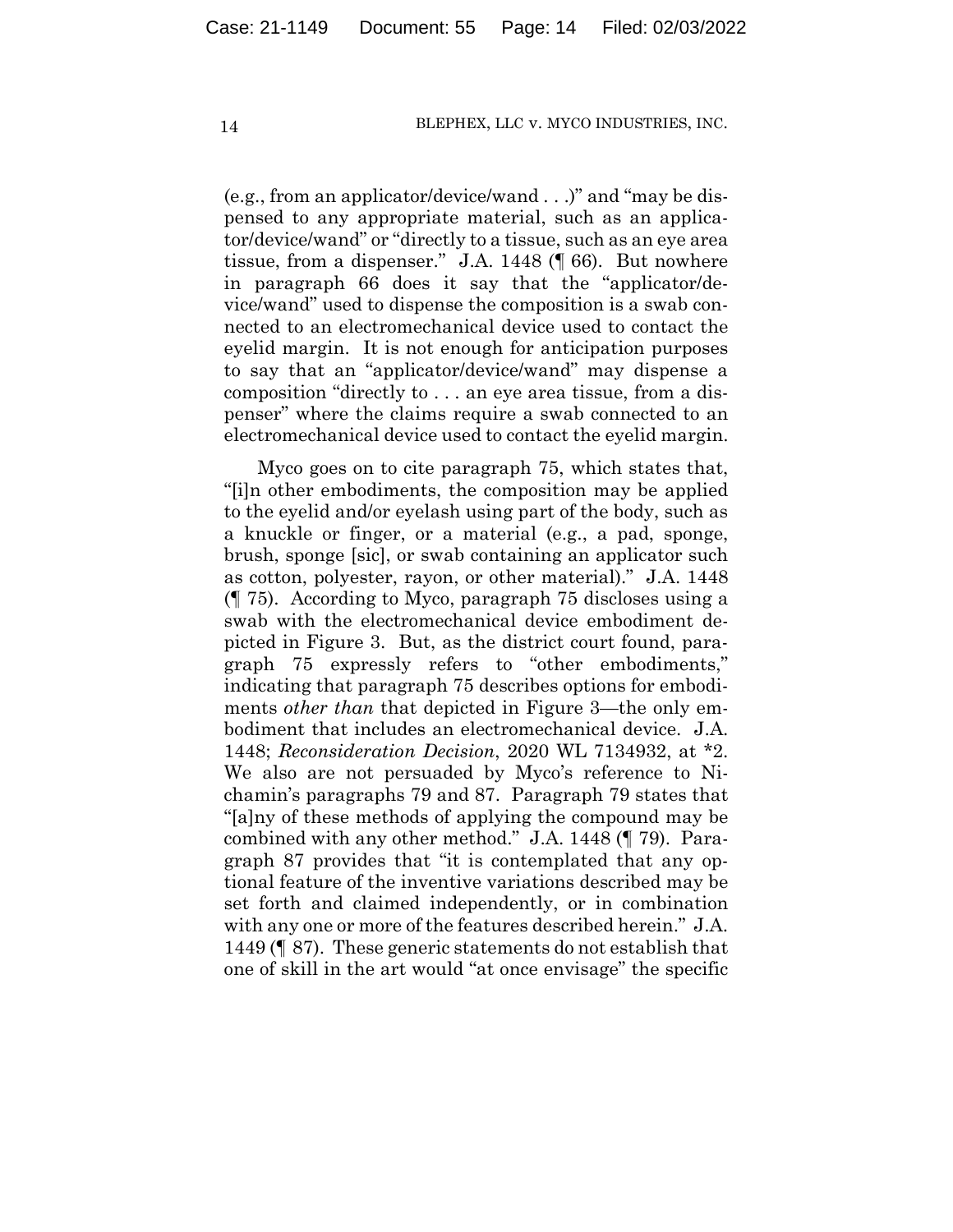combination Myco urges. *Chamberlain Grp.*, 935 F.3d at 1350.

Finally, Myco points us to Figure 6 of Nichamin (shown below), which depicts a kit including "an applicator (e.g., pad or swab)." J.A. 1449 (¶ 83). Myco argues that Figure 3's applicator may be a swab because Figure 6's applicator may be a "pad or swab." Again, we are unpersuaded. Nowhere in Figure 6 is there any indication that the swab should be connected to the electromechanical device of Figure 3 and used to contact the eyelid margin. Rather, the swab of Figure 6 appears to be the handheld swab also shown in Figure 1. Paragraph 83 also discloses optional inclusion of a microdermabrasive device in the kit depicted in Figure 6. It does not, however, disclose connecting the swab to that device.



**FIG. 6** 

## J.A. 1442.

The district court did not clearly err in finding that "[n]owhere in the text of Nichamin is it suggested the handheld device in Figure 3 includes a swab." *Reconsideration Decision*, 2020 WL 7134932, at \*2. None of the paragraphs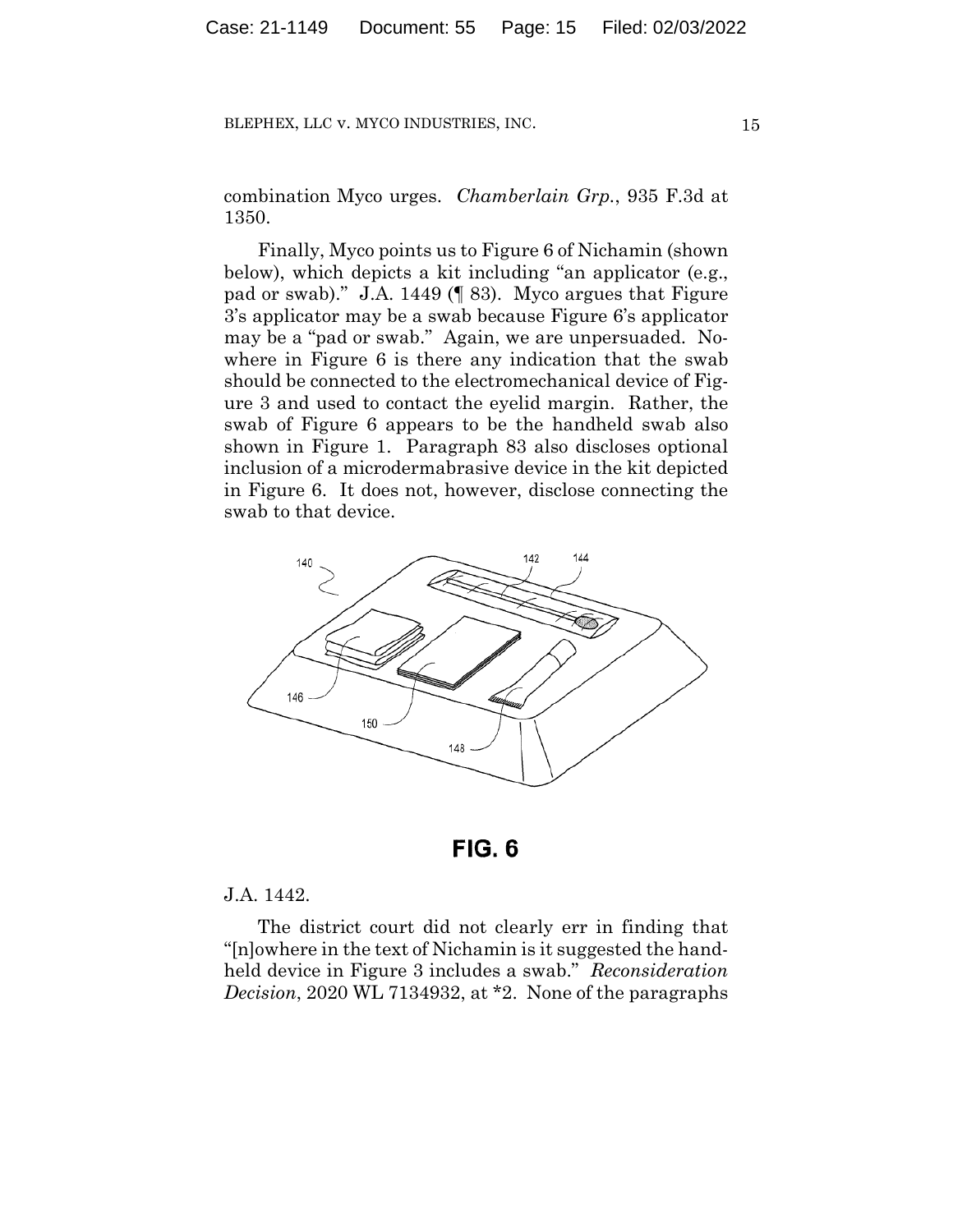identified by Myco on appeal describe a swab that is both operably connected to an electromechanical device and used to contact the eyelid margin, as required by claim 16.

Myco argues that the district court improperly deferred to the patent examiner when it noted that the examiner considered Nichamin during examination and, nevertheless, allowed the '087 patent to issue. That is not the case. To the extent Myco is suggesting that the examiner did not substantively consider Nichamin during prosecution of the '087 patent, and that this alleged failure to consider Nichamin should have some effect on the burdens borne by the respective parties in this case, that argument is unavailing. "[W]hen prior art 'is listed on the face' of a patent, 'the examiner is presumed to have considered it.'" *Stone Basket Innovations, LLC v. Cook Med. LLC*, 892 F.3d 1175, 1179 (Fed. Cir. 2018) (quoting *Shire LLC v. Amneal Pharms., LLC*, 802 F.3d 1301, 1307 (Fed. Cir. 2015)). Because Nichamin is cited on the face of the '087 patent, the patent examiner is presumed to have considered it and the district court did not err in noting that Nichamin was before the examiner. To the extent Myco contends that the district court relied solely on the presumption of validity, it is clear that the district court considered the substantive anticipation arguments presented by Myco and found them unavailing. The district court did not improperly defer to the patent examiner, as Myco claims.

## 4. Obviousness

Myco's obviousness argument before the district court consisted of only a single sentence appended to its anticipation argument: "In addition, based on Nichamin's description, it would have been obvious to one of ordinary skill in the art to attach a swab to the end of Nichamin's hand-held device." J.A. 1405. Myco offered no evidence in support of this assertion and no additional argument explaining it. In other words, Myco put all of its eggs in the anticipation basket at the preliminary injunction stage.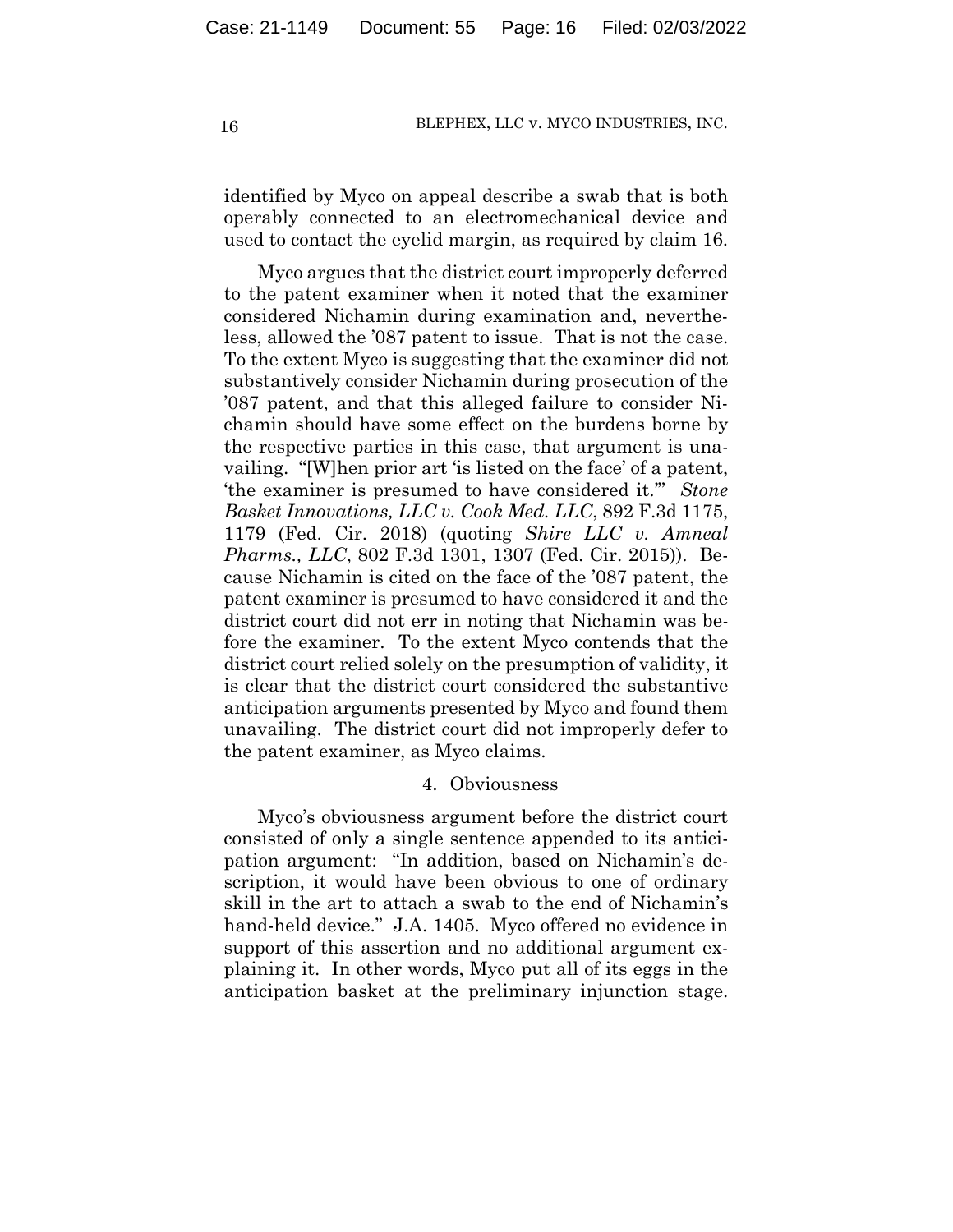Having failed to convince the district court that Nichamin anticipates claim 16, Myco now claims it did not need to present any evidence beyond the Nichamin reference itself in support of its obviousness defense.

Specifically, Myco argues that "it would have been common sense" to "use a swab with Nichamin's Figure 3 device," and, thus, that it had no need to present any evidence beyond the reference itself, expert or otherwise, to show a substantial question of obviousness. Appellant's Br. 41. And Myco argues that the district court improperly relied on unsubstantiated safety concerns associated with chafing sensitive eye tissue when it found insufficient evidence of a motivation to combine Nichamin's electro-mechanical device with a swab. We are unpersuaded by Myco's arguments.

As to Myco's first argument, we conclude that the district court did not clearly err in finding that Myco's conclusory obviousness argument did not pose a substantial question of validity. It is true that "[t]he burden on the accused infringer to show a substantial question of invalidity at [the preliminary injunction] stage is lower than what is required to prove invalidity at trial." *Altana Pharma AG v. Teva Pharms. USA, Inc.*, 566 F.3d 999, 1006 (Fed. Cir. 2009). But Myco failed to present any evidence regarding the factual considerations underlying the obviousness inquiry, including whether a skilled artisan would have been motivated to modify the device of Figure 3 to use a swab.

Generally, expert testimony is not required at the preliminary injunction stage given the lower burden and because the timing of a preliminary injunction may foreclose the possibility of developing "a fully comprehensive presentation of [an accused infringer's] defenses," *New England Braiding Co. v. A.W. Chesterton Co.*, 970 F.2d 878, 883 (Fed. Cir. 1992). And, some cases, even beyond the preliminary injunction stage, "involve technologies and prior art that are simple enough that no expert testimony is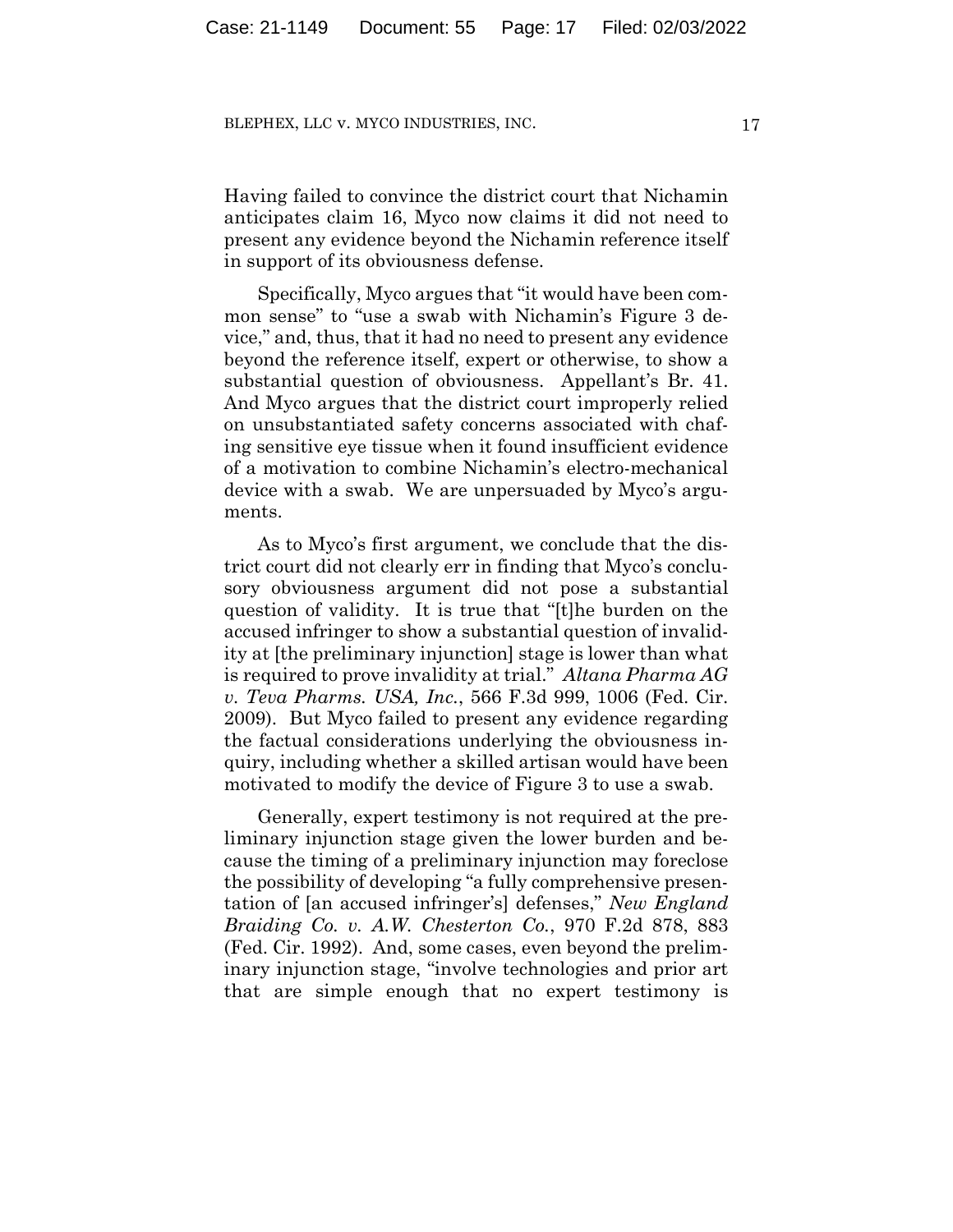# needed." *Intercontinental Great Brands LLC v. Kellogg N. Am. Co.*, 869 F.3d 1336, 1348 (Fed. Cir. 2017).

But this is not a case involving simple technology. Myco repeatedly argues that the level of skill in the art is very high, even going so far as to argue that its burden to show obviousness at trial and at the preliminary injunction stage is lessened because such a high level of skill is required to comprehend the art. Yet Myco presents no evidence of what this highly skilled artisan would be motivated to do beyond conclusory attorney argument. Myco cannot have it both ways. Although Myco need not have presented expert testimony, it needed to provide something on which the district court could base a finding that there is a substantial question of validity. In this case, where the level of skill in the art is so high, conclusory attorney argument is not enough.4

As to Myco's second argument, the district court did not clearly err in finding that Myco failed to explain how a skilled artisan would have addressed the safety concerns of its proposed modification. While Myco claims BlephEx overstates the safety concerns that the combination would present, Myco's failure to present evidence of a motivation to modify and failure to rebut BlephEx's evidence of a motivation *not* to modify demonstrates that Myco did not carry its initial burden of showing a substantial question of validity. *See Metalcraft of Mayville, Inc. v. The Toro Co.*,

<sup>4</sup> The obviousness argument before the district court was so sparse that we might be justified in finding that Myco forfeited the argument. But we need not rely on forfeiture. The inadequacy of the record leads us to the same judgment. Of course, findings of fact and legal conclusions predicated on the record developed at the preliminary injunction stage are not binding on the court at trial. *Outside the Box Innovations, LLC v. Travel Caddy, Inc.*, 695 F.3d 1285, 1302 (Fed. Cir. 2012).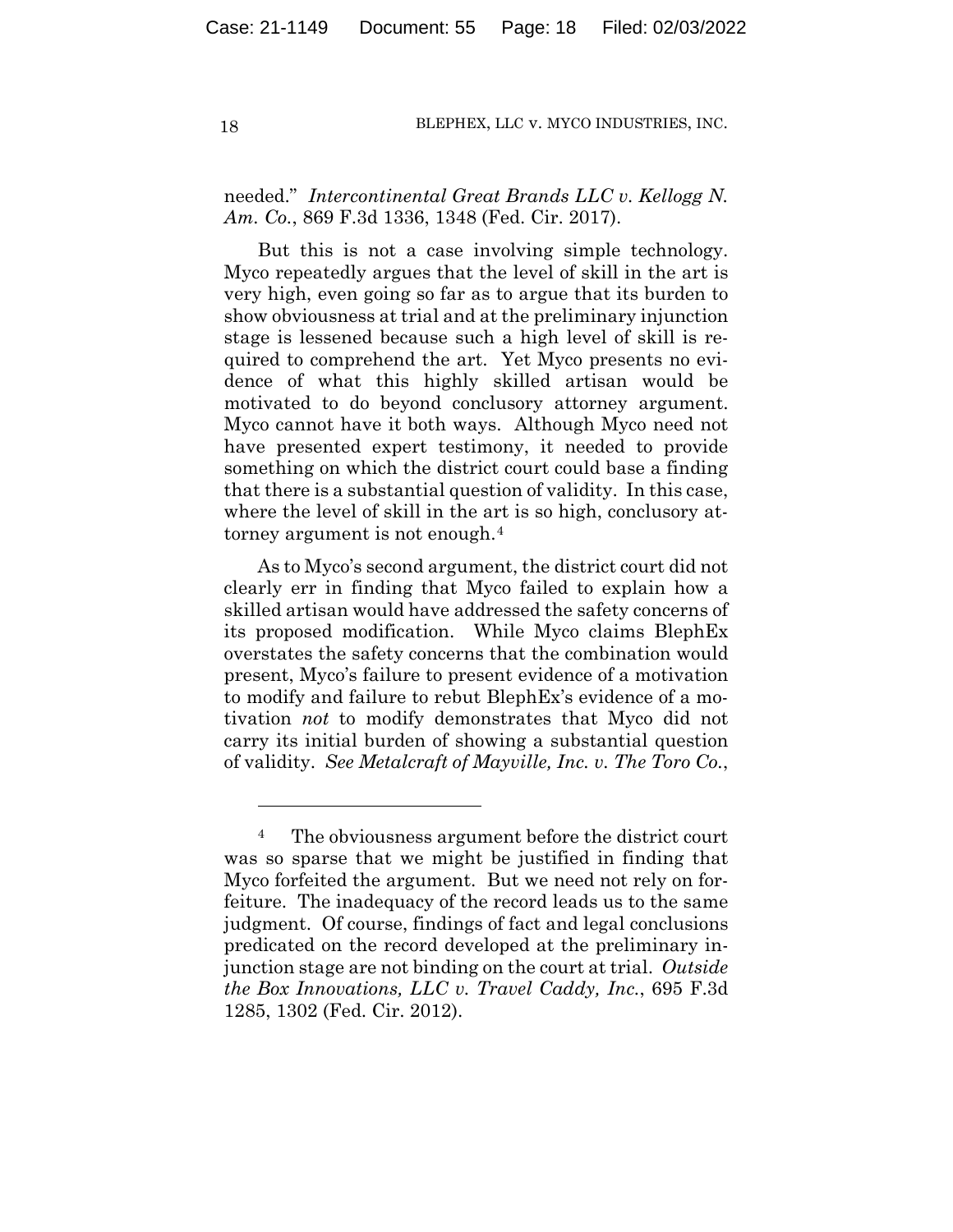848 F.3d 1358, 1367 (Fed. Cir. 2017) (finding that the district court did not abuse its discretion in rejecting the obviousness argument of a party seeking to avoid a preliminary injunction where the party did not provide any evidence as to a motivation to combine prior art references).

For the foregoing reasons, we see no clear error in the district court's determination that Myco failed to show a substantial question of validity and that BlephEx showed a strong likelihood of success on the merits.

## B. Status Quo

Myco next argues that the purpose of a preliminary injunction is to preserve the status quo and that, here, the preliminary injunction upset the status quo. Myco also maintains that the district court never addressed its arguments concerning preservation of the status quo. We disagree.

At the outset, we note that Myco misidentifies the "status quo" in this case. Myco posits that the "status quo" is the last uncontested status preceding the start of the parties' controversy. It asserts that, in this case, the "status quo" is the state of the world before the '087 patent issued, i.e., "a market where both BlephEx and Myco competed and sold their products" and in which BlephEx could not assert infringement of claim 16, as it had not yet been granted. Appellant's Br. 26–27. Although the '087 patent was granted after Myco began selling the AB Max, it was granted before BlephEx filed suit against Myco, even if only shortly before. Thus, the status quo when the preliminary injunction was filed was a state in which the '087 patent had been granted and could be asserted.

Contrary to Myco's arguments, moreover, preservation of the status quo is not the sole objective of preliminary injunctions. Preliminary injunctions also serve to prevent ongoing trespasses during the pendency of an infringement case. *See Atlas Powder Co. v. Ireco Chems.*, 773 F.2d 1230,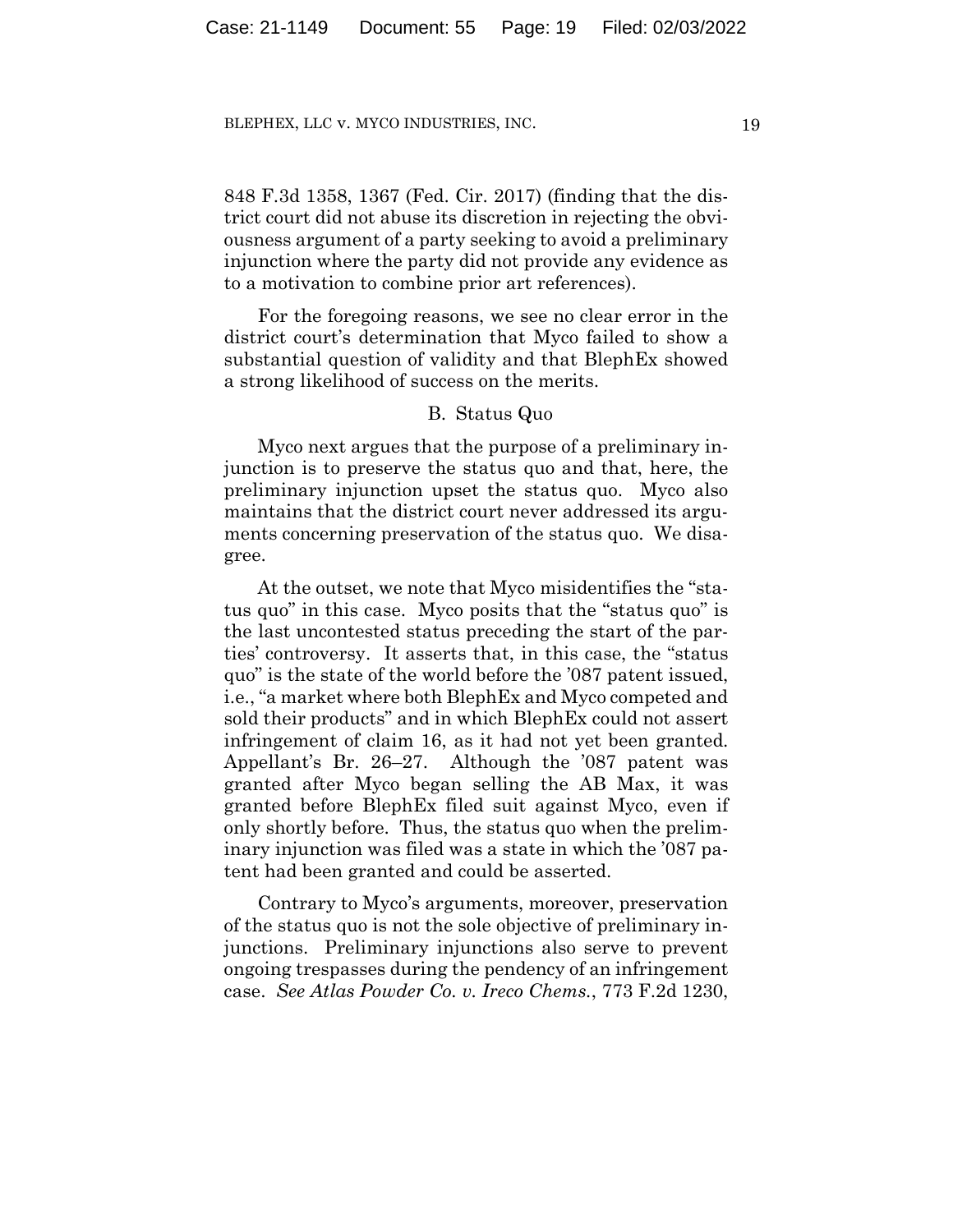1232 (Fed. Cir. 1985) ("[A] preliminary injunction preserves the status quo if it prevents future trespasses."). Even where a patent is applied for and granted after the allegedly infringing product enters the market, a preliminary injunction may still be used to prevent future trespasses on the patent, so long as the district court correctly applies the relevant factors. After all, "there is nothing improper, illegal, or inequitable in filing a patent application for the purpose of obtaining a right to exclude a known competitor's product from the market." *Kingsdown Med. Consultants, Ltd. v. Hollister Inc.*, 863 F.2d 867, 874 (Fed. Cir. 1988). Any such application, "must comply with all statutes and regulations, of course, but, if it does, its genesis in the marketplace is simply irrelevant and cannot of itself evidence deceitful intent." *Id. (citing State Indus., Inc. v. A.O. Smith Corp.,* 751 F.2d 1226, 1235 (Fed. Cir. 1985)).5 And patents so obtained are generally entitled to all the same enforcement rights as every other patent.

Just as preservation of the status quo is not the sole aim of preliminary injunctions, it is not an overriding concern that trumps consideration of the four preliminary injunction factors. Rather, it is inherent in the four preliminary injunction factors—particularly in the "irreparable harm" and "balance of hardships" factors. In some cases, a preliminary injunction may rightly disturb the status quo.

Contrary to Myco's assertion that the district court ignored the status quo, the district court considered the status quo in its analysis of the irreparable harm factor. We do not discern clear error in that analysis. Nor do we believe that the district court gave short shrift to its consideration of the status quo. The district court directly

<sup>5</sup> Of course, an applicant also must comply with 35 U.S.C § 115, which requires a declaration that the individual believes him or herself to be the original inventor.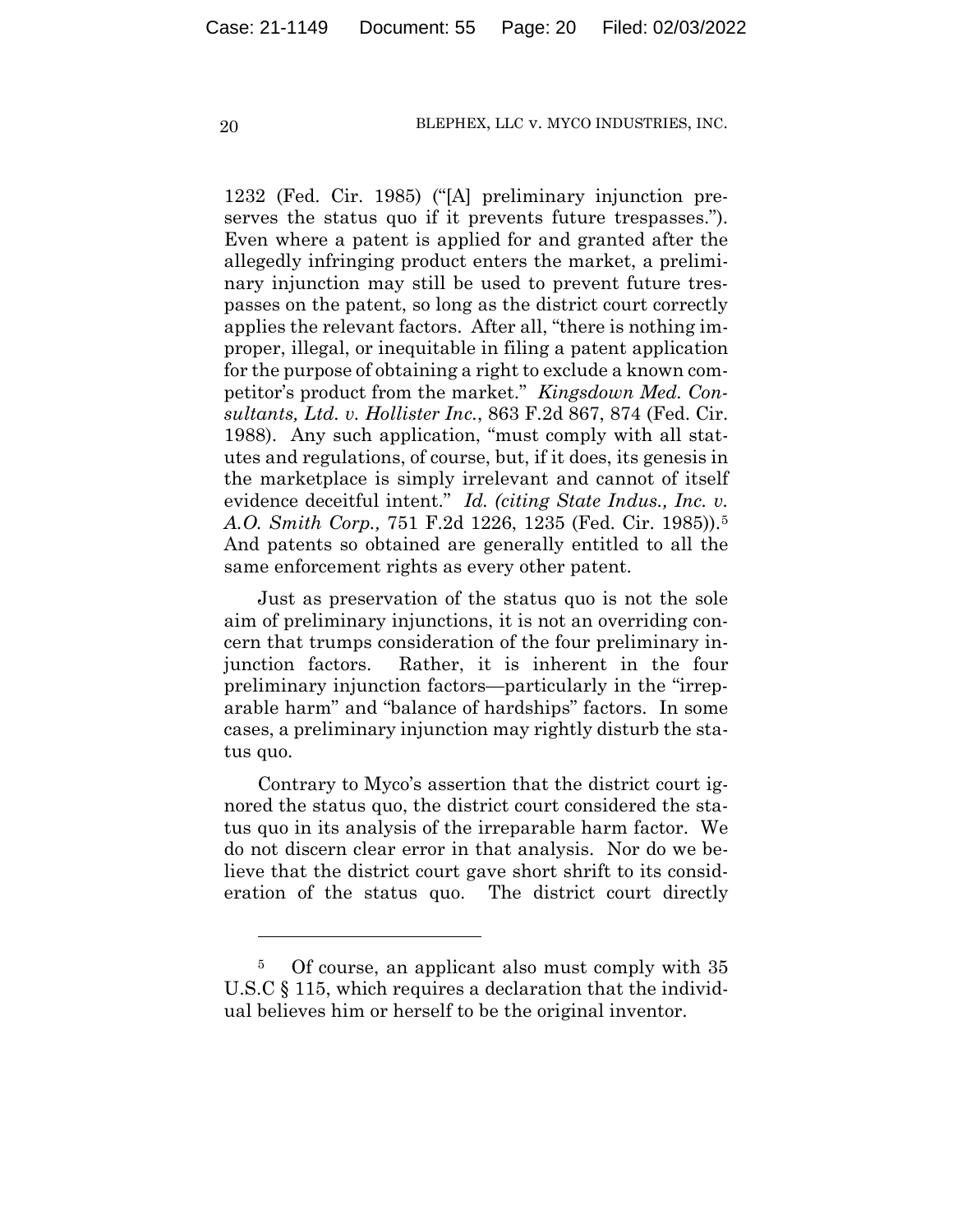addressed Myco's claim that the allegedly infringing sales of the AB Max had occurred before issuance of the '087 patent. It found that the record showed that Myco and BlephEx are direct competitors, that BlephEx had suffered price erosion, loss of goodwill, and damage to its reputation, and that BlephEx is threatened with extinction by continued sales of the AB Max. In response to Myco's assertion that all evidence of confusion, price erosion, and loss of goodwill predated issuance of the '087 patent, the district court pointed to Myco's continued efforts to market and sell the AB Max after the patent issued. The district court also identified an email from after the patent issued in which a BlephEx customer complained that they did not want to pay double for the same product. The district court did not clearly err in finding that these facts were "sufficient evidence to establish ongoing irreparable harm" to BlephEx "when considered in conjunction with the significant evidence of pre-issuance loss of goodwill and sales along with price erosion." *Preliminary Injunction Decision*, 2020 WL 5951504, at \*7. Thus, the district court appropriately considered the status quo in its analysis.

## C. Scope of the Preliminary Injunction

Myco argues that the preliminary injunction is overbroad because it enjoins all domestic sales of the AB Max product even though BlephEx's patent only covers a single method of use. Myco argues that the injunction should only bar "Myco from instructing or encouraging users to use the AB Max to contact the eyelid margin to remove debris." Appellant's Br. 50. In furtherance of this argument, Myco asserts that it presented evidence of potentially noninfringing uses of the AB Max. Finally, Myco argues that the district court erred in placing the burden on Myco to identify potentially non-infringing uses of the AB Max when the burden should have been on BlephEx to argue that the AB Max had no non-infringing use.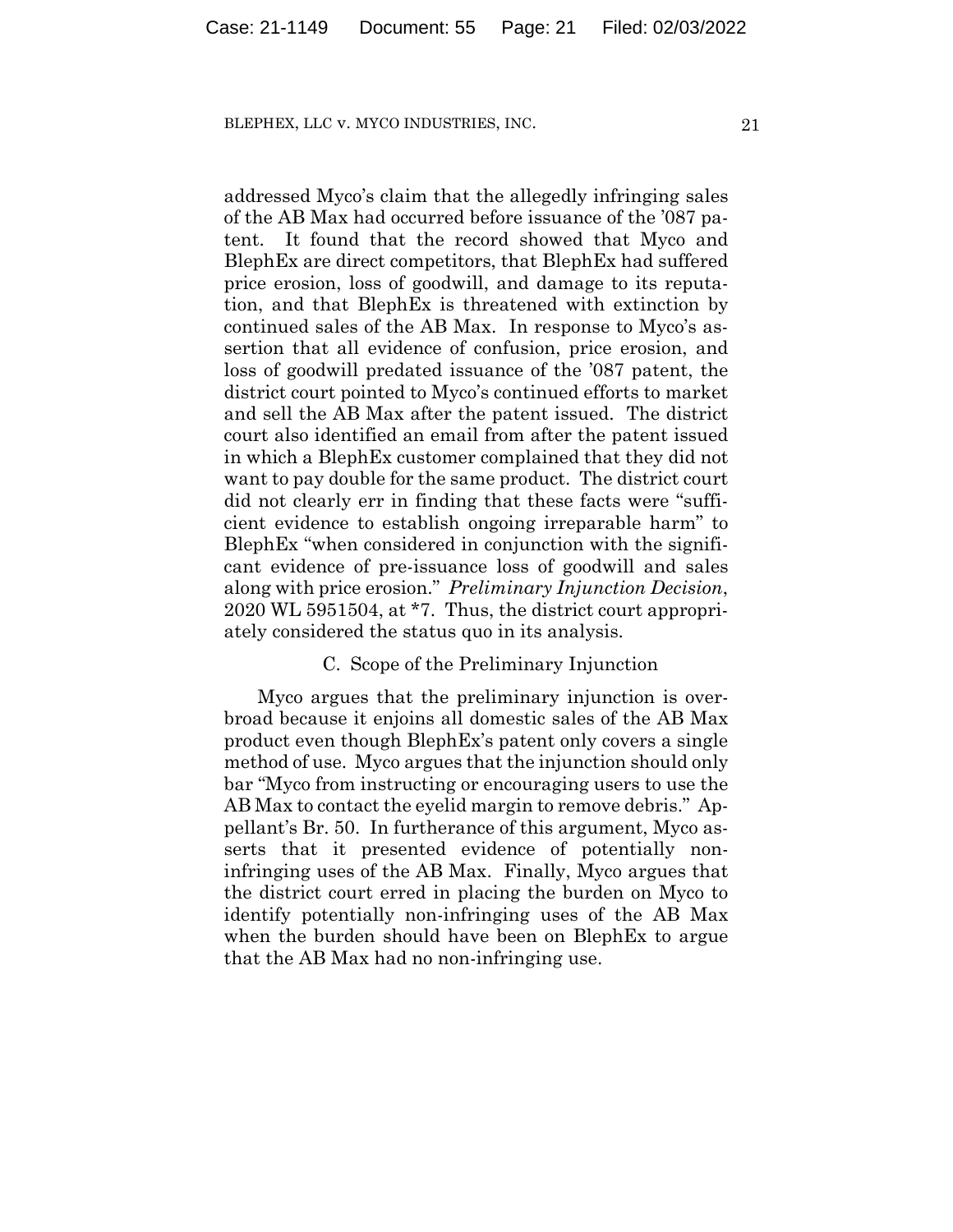We review challenges to the scope of a preliminary injunction under the standard of review used in the regional circuit. *Allergan, Inc. v. Athena Cosms., Inc.*, 738 F.3d 1350, 1354 (Fed. Cir. 2013). The Sixth Circuit reviews the scope of an injunction for an abuse of discretion. *Audi AG v. D'Amato*, 469 F.3d 534, 550 (6th Cir. 2006).

The district court did not abuse its discretion when it barred all domestic sales of the AB Max. Ample evidence supports a finding that an injunction against all sales of the AB Max product is necessary to avoid future infringement. The two expert declarations that Myco avers present evidence of potentially non-infringing uses of the AB Max do not indicate that the device has ever actually been so used. And, as the district court found, those declarations are contradicted by other expert testimony. For example, Myco's expert's statement that the AB Max could be used without contacting the eyelid margin was contradicted by testimony from BlephEx's expert that, due to the size of the AB Max swab, the device could not practically be used to contact only eyelashes without also contacting the eyelid margin. And Myco's expert's statement that the AB Max could be used in a non-infringing manner to treat conjunctiva was contradicted by another of Myco's experts, who had previously indicated that use of the AB Max to contact conjunctiva would cause harm. On top of these contradictions, as the district court noted, the AB Max is registered with the FDA as a device that "cleanses the eyelid margins." *Reconsideration Decision*, 2020 WL 7134932, at \*4. And "AB" in AB Max stands for "anterior blepharitis," indicating that the device is designed for a use that the district court found likely to infringe—treating anterior blepharitis—rather than other, potentially non-infringing, uses. *Id.* Taken together, nothing in the district court's analysis indicates an abuse of discretion.

We find Myco's assertion that the district court placed the burden on Myco to show non-infringing uses similarly unavailing. The district court did not place the burden on